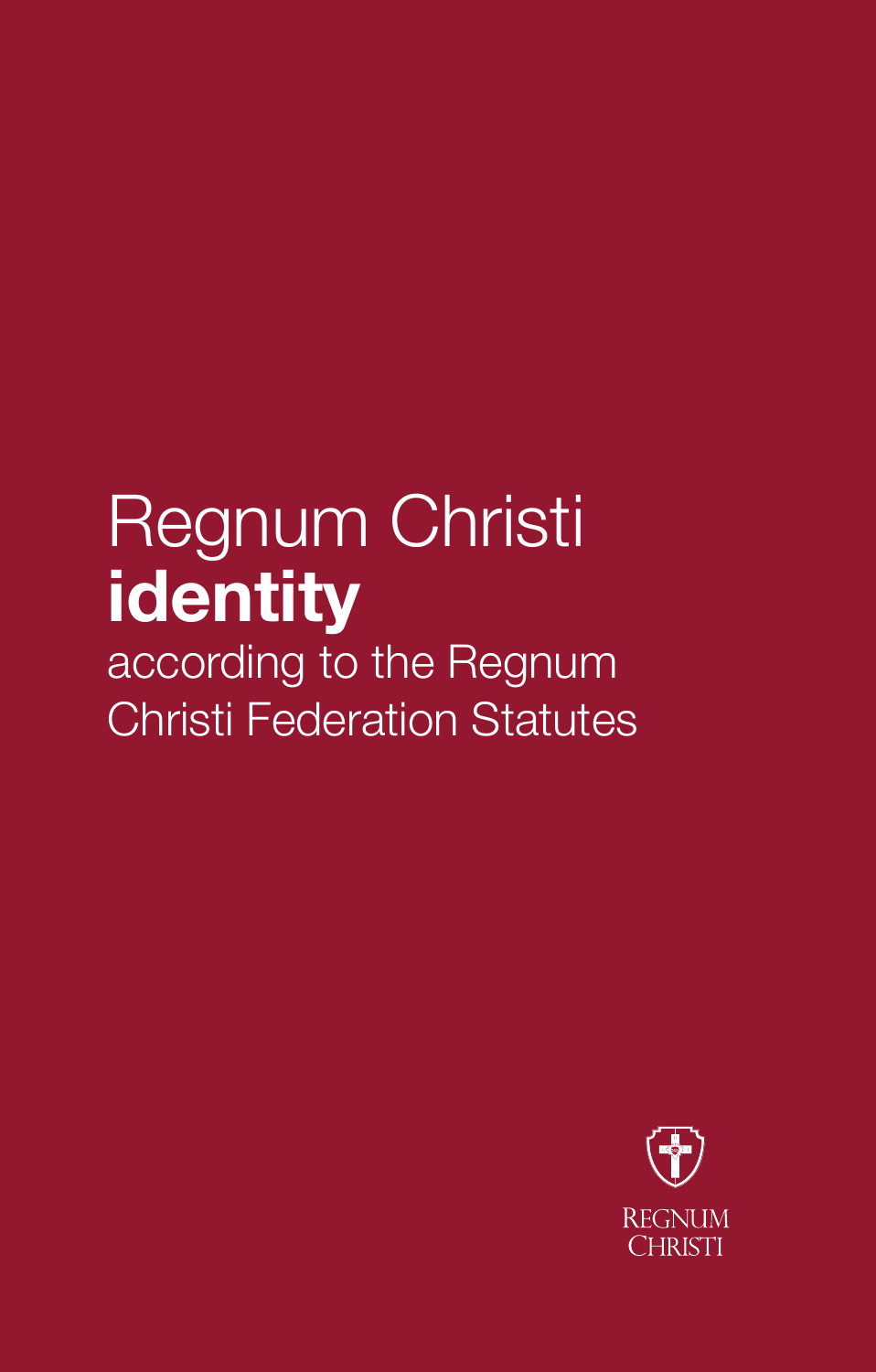### **Index**

#### **Living the mystery of Christ and making it present 5**

| • Introduction                               |    |
|----------------------------------------------|----|
| • Making the mystery of Christ present       |    |
| • Unpacking the mystery of Christ,           |    |
| the Apostle of the Kingdom                   | 19 |
| • The person within the mystery:             |    |
| the experience of the apostle of the Kingdom | 28 |

#### **Visual presentation of the charism**

| 35 |
|----|
|    |
| 36 |
|    |
| 37 |
| 38 |
|    |

**from the Regnum Christi Statutes 33**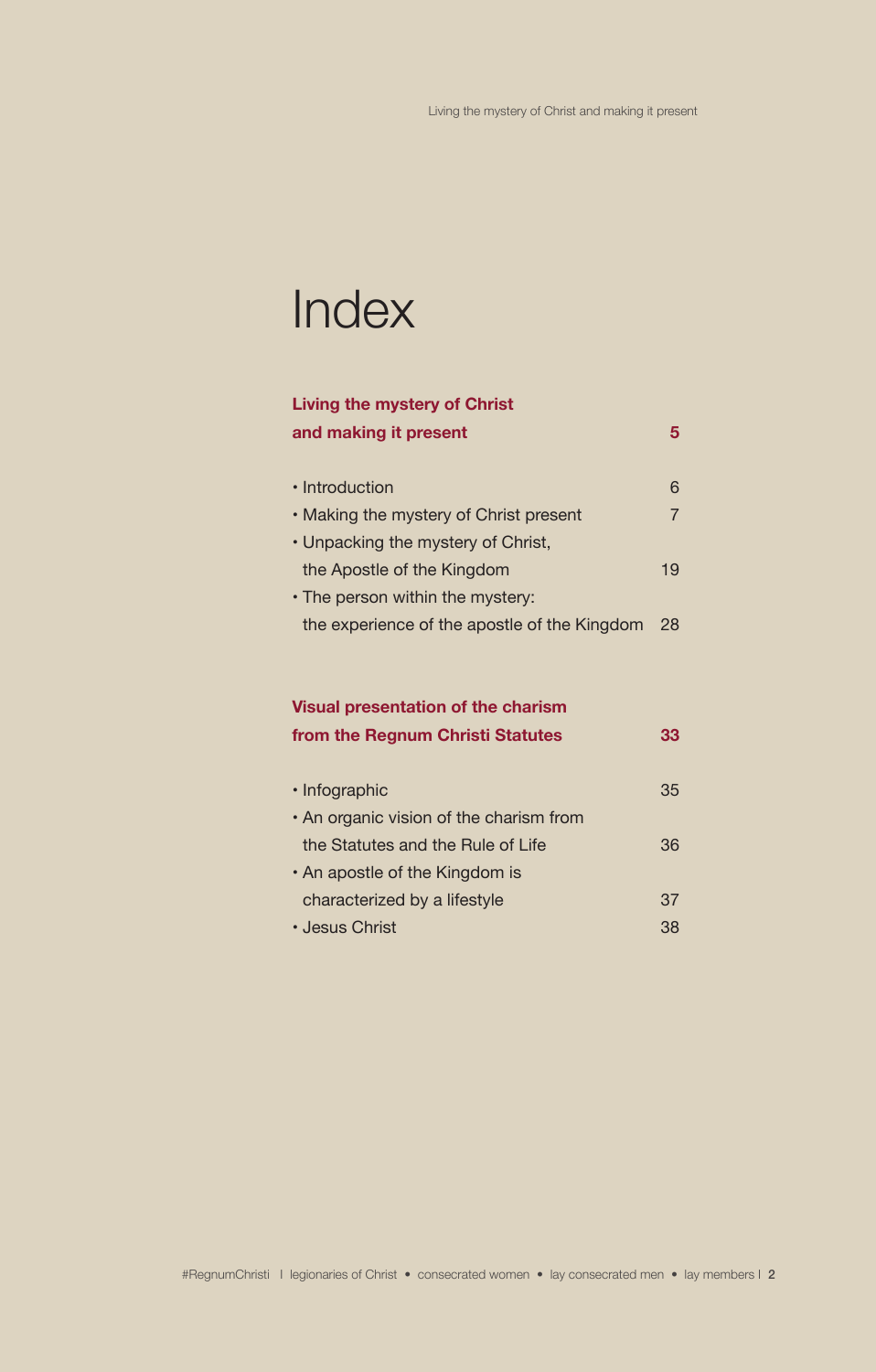Living the mystery of Christ and making it present in our world so his Kingdom comes in hearts and in society: a personal call shared with others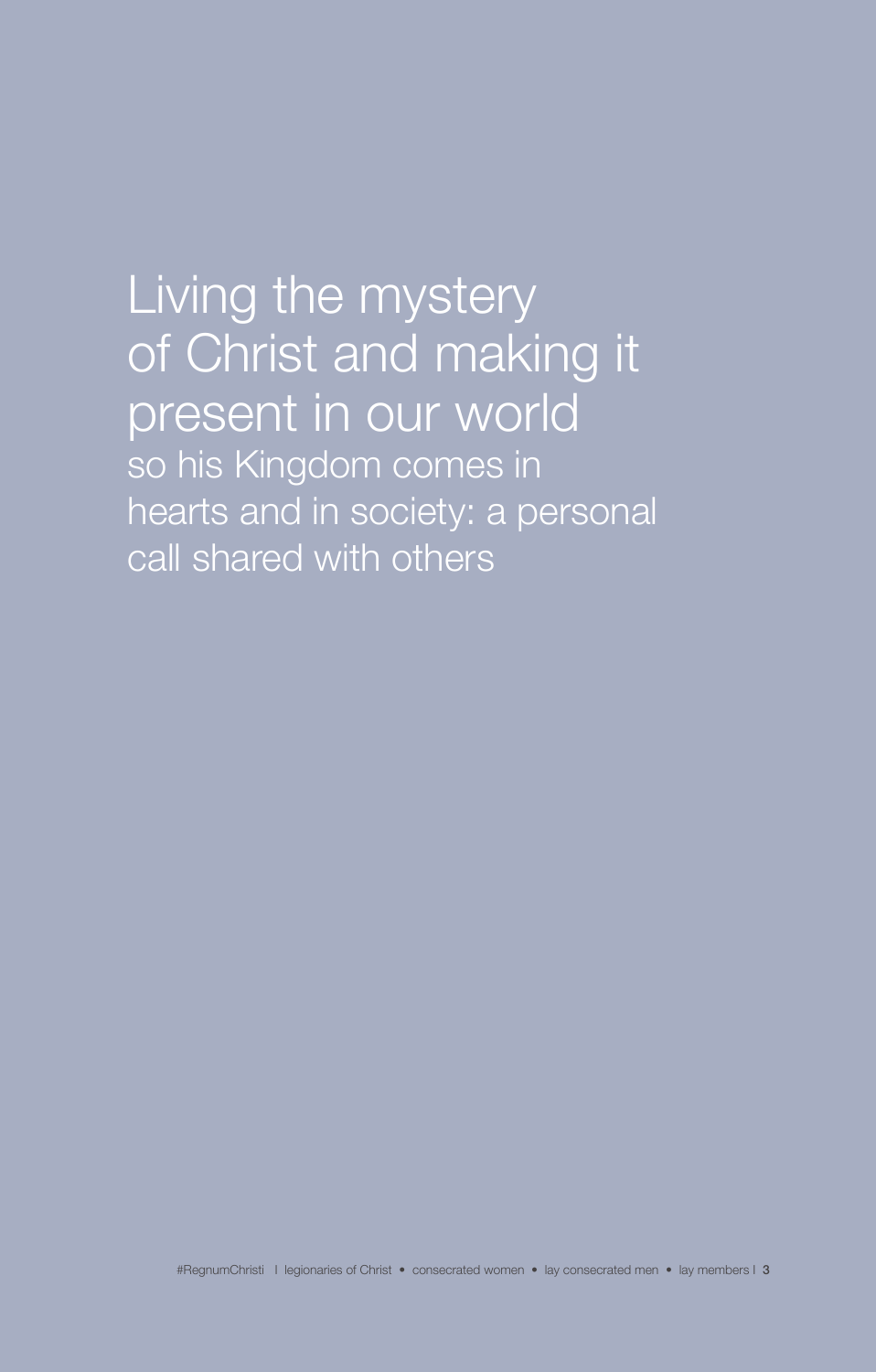

Our newly approved Statutes have a chapter called "Fundamentals of the Regnum Christi Federation." This is where you find the purpose and mission of Regnum Christi—in other words, the reason it exists.

Moved by the desire to keep growing in understanding—with mind and heart—the gift of our charism, we offer these reflections as a resource to delve deeper into how our vocation is, mainly, an invitation to let the mystery of Christ transform our life and allow him to continue his mission through us. We propose starting with number 8 of the Statutes as a key interpretative passage.



#RegnumChristi I legionaries of Christ • consecrated women • lay consecrated men • lay members I 4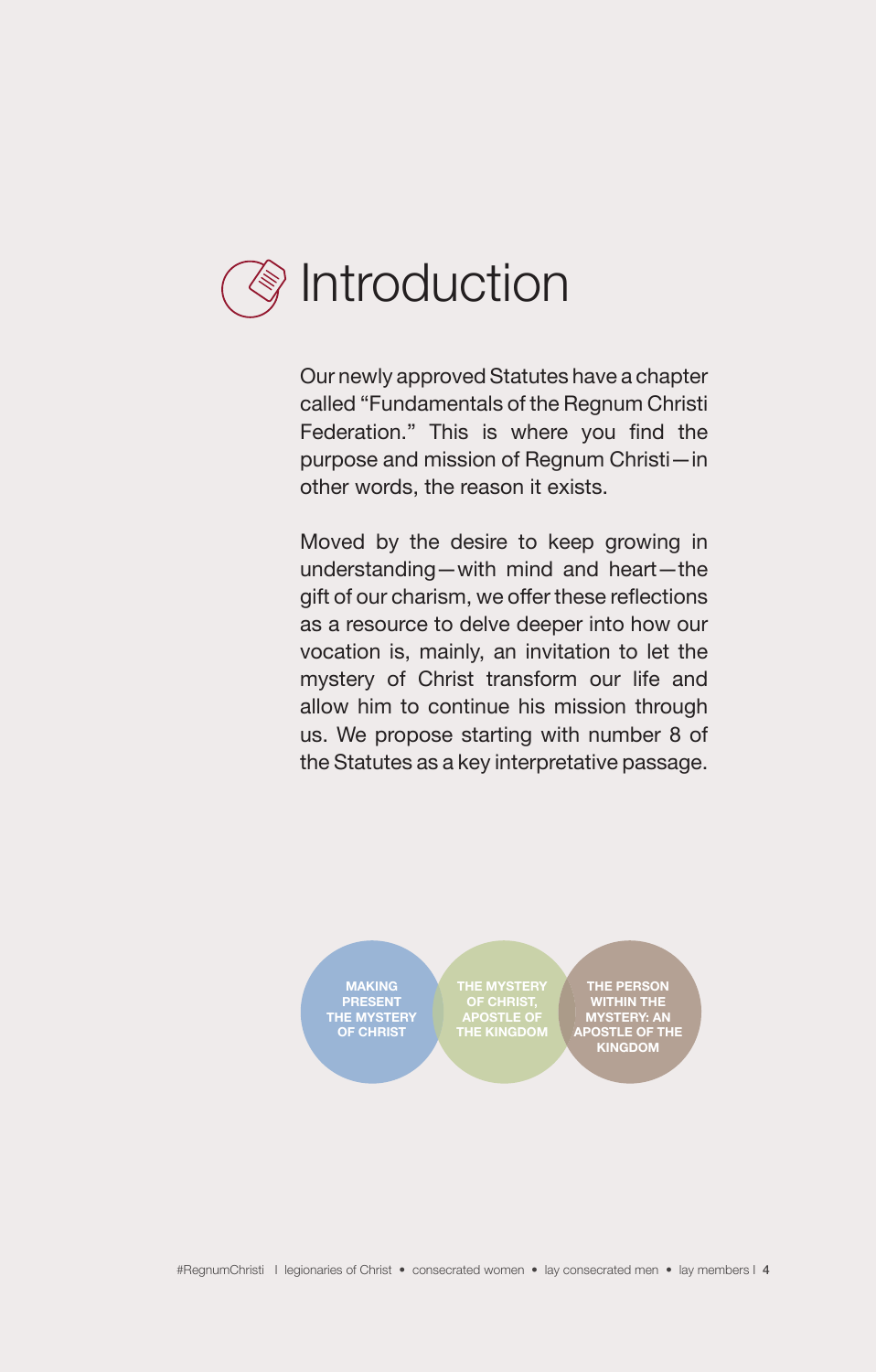

### Making the Mystery of Christ present

"To fulfill our mission, we seek to make present the mystery of Christ who goes out to people, reveals the love of his heart to them, gathers them together and forms them as apostles and Christian leaders, sends them out and accompanies them as they collaborate in the evangelization of people and of society" (RCFS 8)

The synthetic expression "to make the mystery present" hides a real treasure. Discovering and unlocking this mystery the divine-human reality of Christ—can help us to live our Christian vocation according to the spirit and mission of Regnum Christi with renewed enthusiasm and growing fulfillment.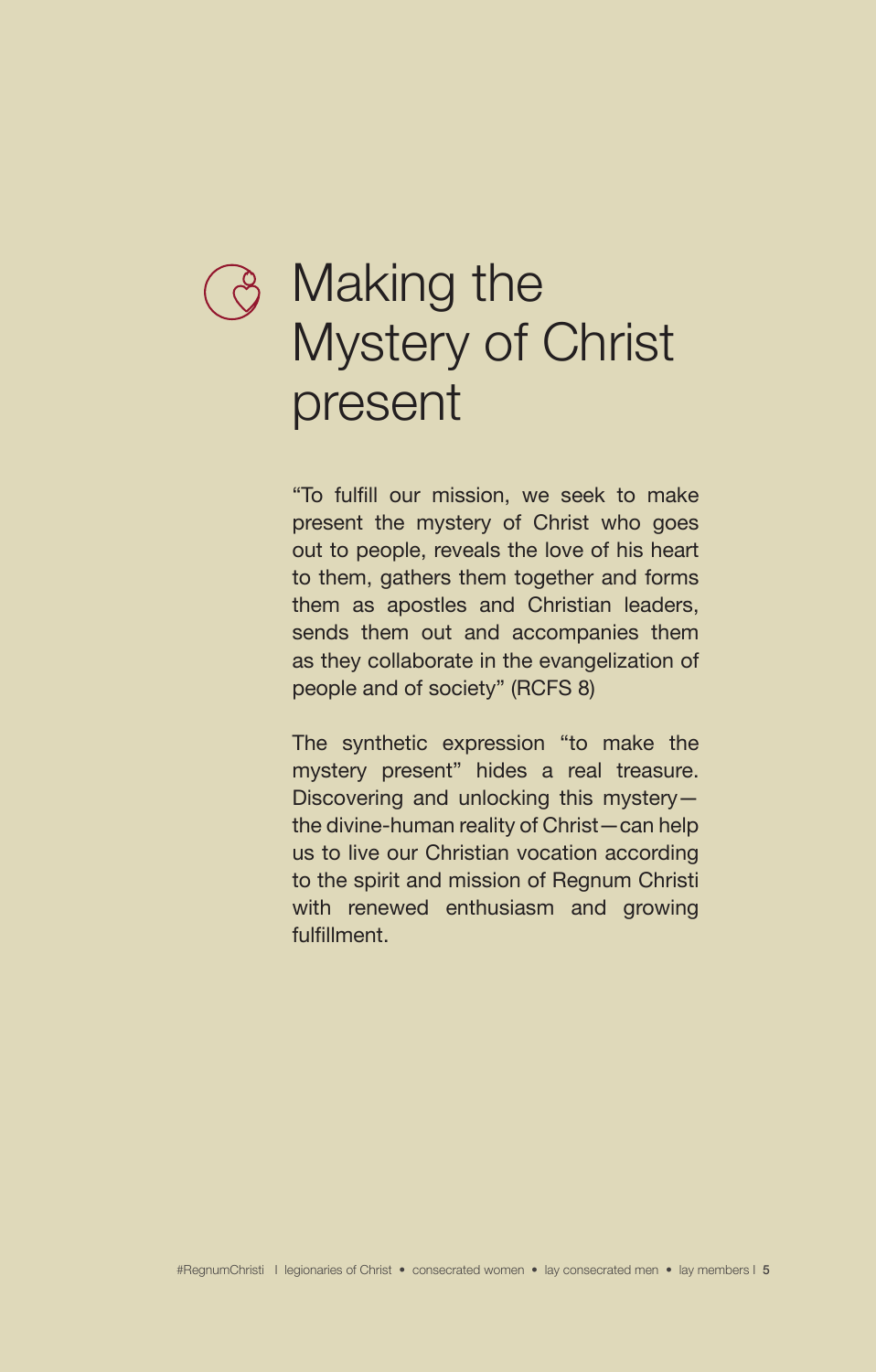#### The mystery of Christ

The "mystery of Christ" (Ephesians 3:4-5) refers to nothing less than the reality of the living God and his creative and redemptive work, revealed in Jesus Christ and present among us through his body, the Church.<sup>1</sup>

Catechism 1066: In the Symbol of the faith [the Creed] the Church confesses the mystery of the Holy Trinity and of the plan of God's "good pleasure" for all creation: The Father accomplishes the "mystery of his will" (Ephesians 1:9) by giving his beloved Son and his Holy Spirit for the salvation of the world and for the glory of his name. Such is the mystery of Christ (Ephesians 3:4), revealed and fulfilled in history according to the wisely ordered plan that St. Paul calls the "plan of the mystery" (Ephesians 3:9) and the patristic tradition will call the "economy of the Word incarnate" or the "economy of salvation."2

First of all, it is worth lingering on the word "mystery," because we don't always understand what it really means. In common usage, the word "mystery" refers to something you cannot understand—for example, a riddle, or an event with no apparent explanation. Sometimes it's a synonym for "secret," something known only to a few who keep it jealously to themselves.

<sup>1</sup> See General Audience of Pope Benedict XVI, January 14, 2009 2 Catechism of the Catholic

Church, 1066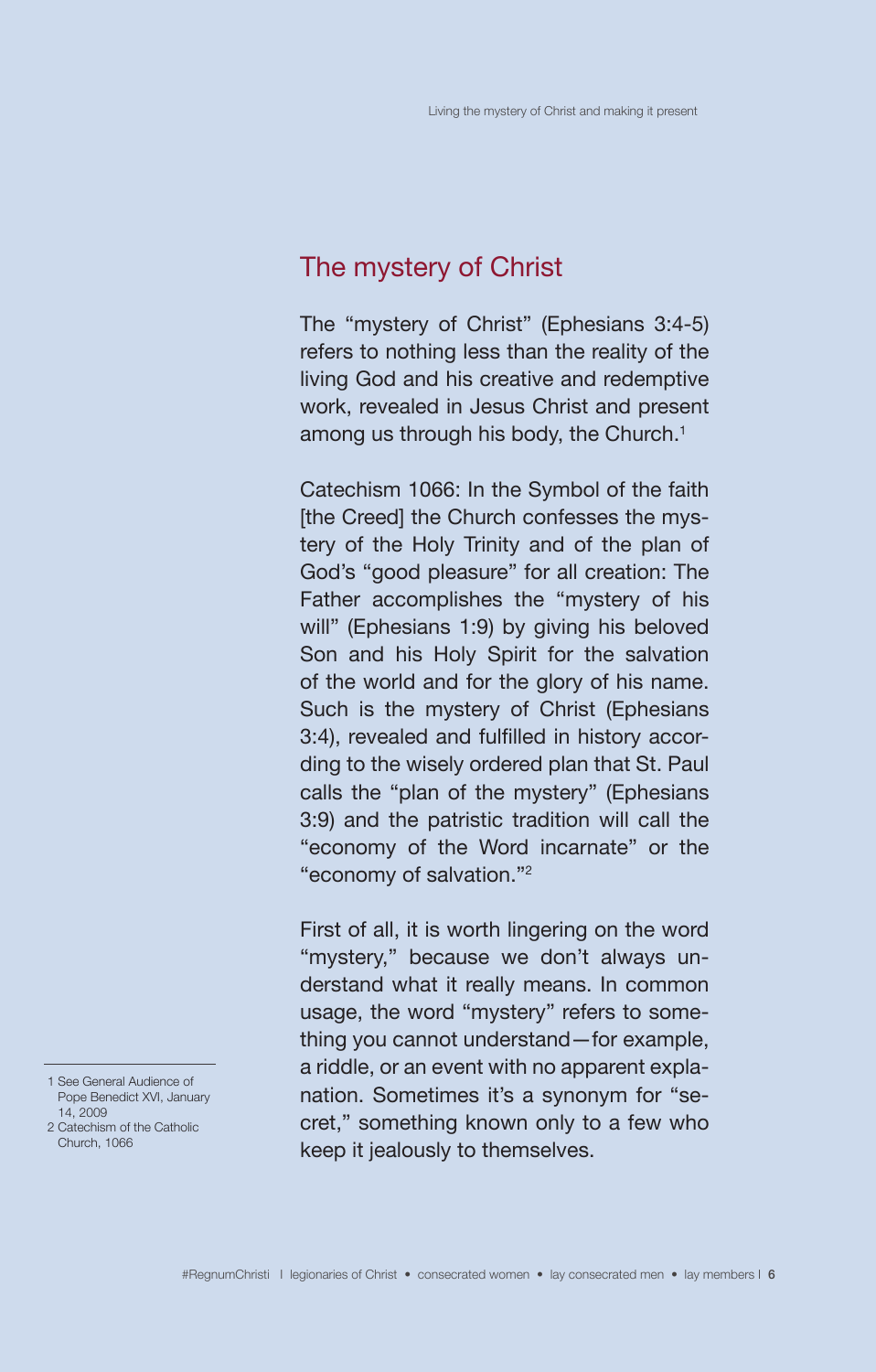For St. Paul, by contrast, the mystery is the opposite of a secret: it is what was actually revealed to us and is therefore now known.

Certainly, the mystery could not be fully known by mere human reason through observation and logical reasoning. It needed to be revealed by God and welcomed in faith. It is true that it infinitely exceeds our capacity for understanding, but it is not something irrational or totally inaccessible to the human intellect.3

Another aspect of the biblical concept of "mystery" is that it refers to a living reality and not to an abstract idea, to a person and not a doctrine or a law. That's why it's not enough to believe in the mystery in the sense of regarding it as true. We are invited to live it, by entering into a relationship with it and giving our free assent so it gradually transforms us.<sup>4</sup>

The quintessential way to enter into the mystery is through the liturgy. It is significant that part two of the Catechism, which is dedicated to the liturgy, is titled "The Celebration of the Christian Mystery." What the Church announces and celebrates in its liturgy is the mystery of Christ, so the faithful live from him and bear witness to this mystery in the world.<sup>5</sup> In fact, "Christian liturgy not only recalls the events that saved us but actualizes them, makes them pre-

<sup>3</sup> See Catechism of the Catholic Church, 50, 237 4 See Catechism of the Catholic

Church, 170 5 See Catechism of the Catholic

Church, 1067-1068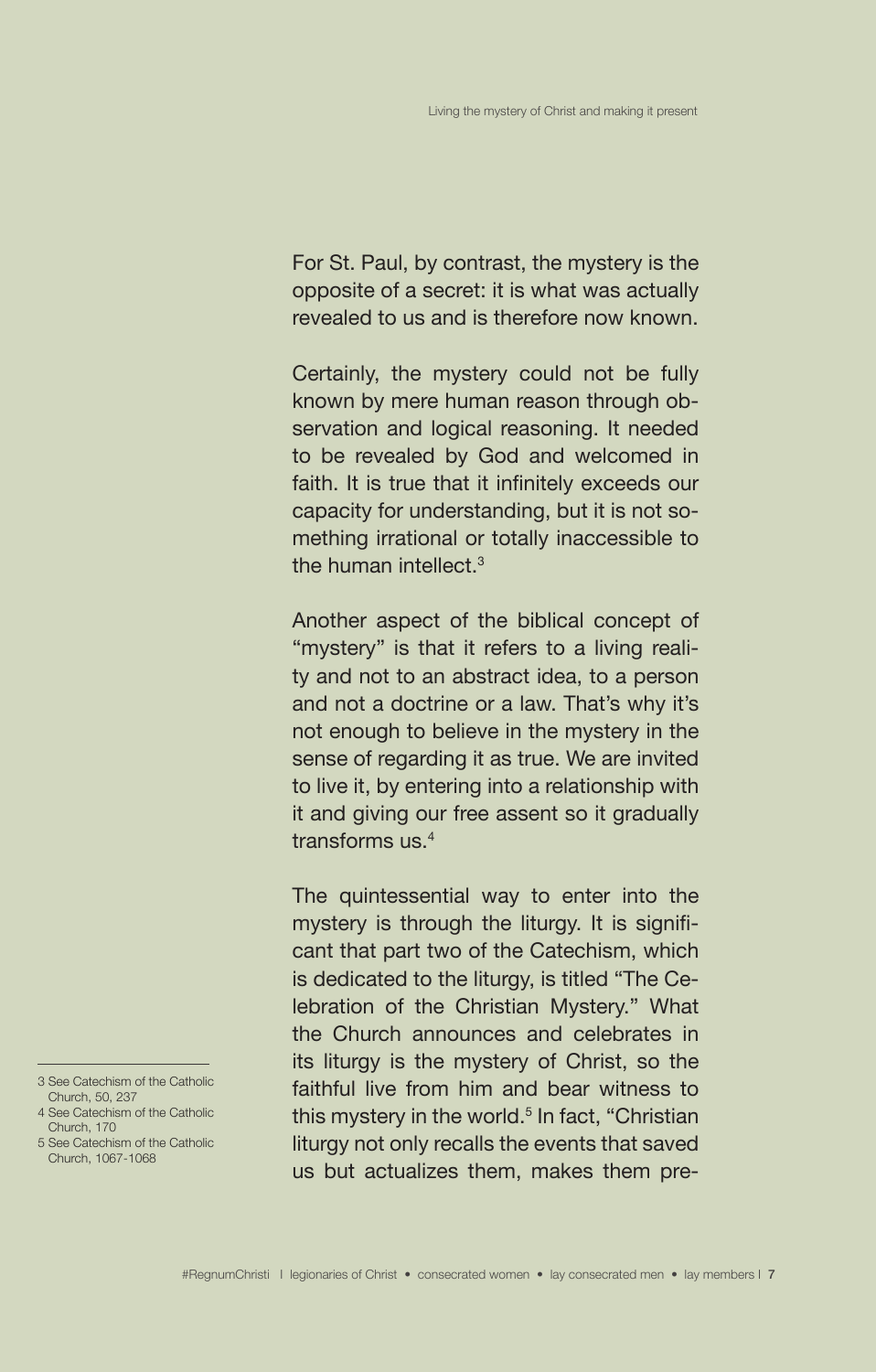sent. The Paschal mystery of Christ is celebrated, not repeated. It is the celebrations that are repeated, and in each celebration there is an outpouring of the Holy Spirit that makes the unique mystery present.<sup>6</sup>

The apostolate, insofar as it seeks to make the mystery of Christ present, is an extension of the liturgy and shares in its nobility as the highest act of worship man can offer. Thus, St. Paul sometimes uses liturgical language to speak of his apostolate. $7$ 

#### The mystery of Christ and the particular mysteries of the life of Christ

St. Paul speaks of the "mystery of Christ" (Ephesians 3:4) in referring to the entire salvific work of God accomplished in Jesus Christ: the eternal life of the triune God who sends the Son to become man, live on earth, suffer, die and rise for us, ascend with his risen humanity to the Father, send the Holy Spirit upon redeemed humanity, and work within it until "God is all in all" (1 Corinthians 15:28). All of this is "the Mystery of Christ," in the singular.

On the other hand, the Tradition of the Church, and with it the Catechism, speak of "the mysteries of Christ's life," in the plural,

<sup>6</sup> Catechism of the Catholic Church, 1104

<sup>7</sup> Roman 15:16; Philippians 2:17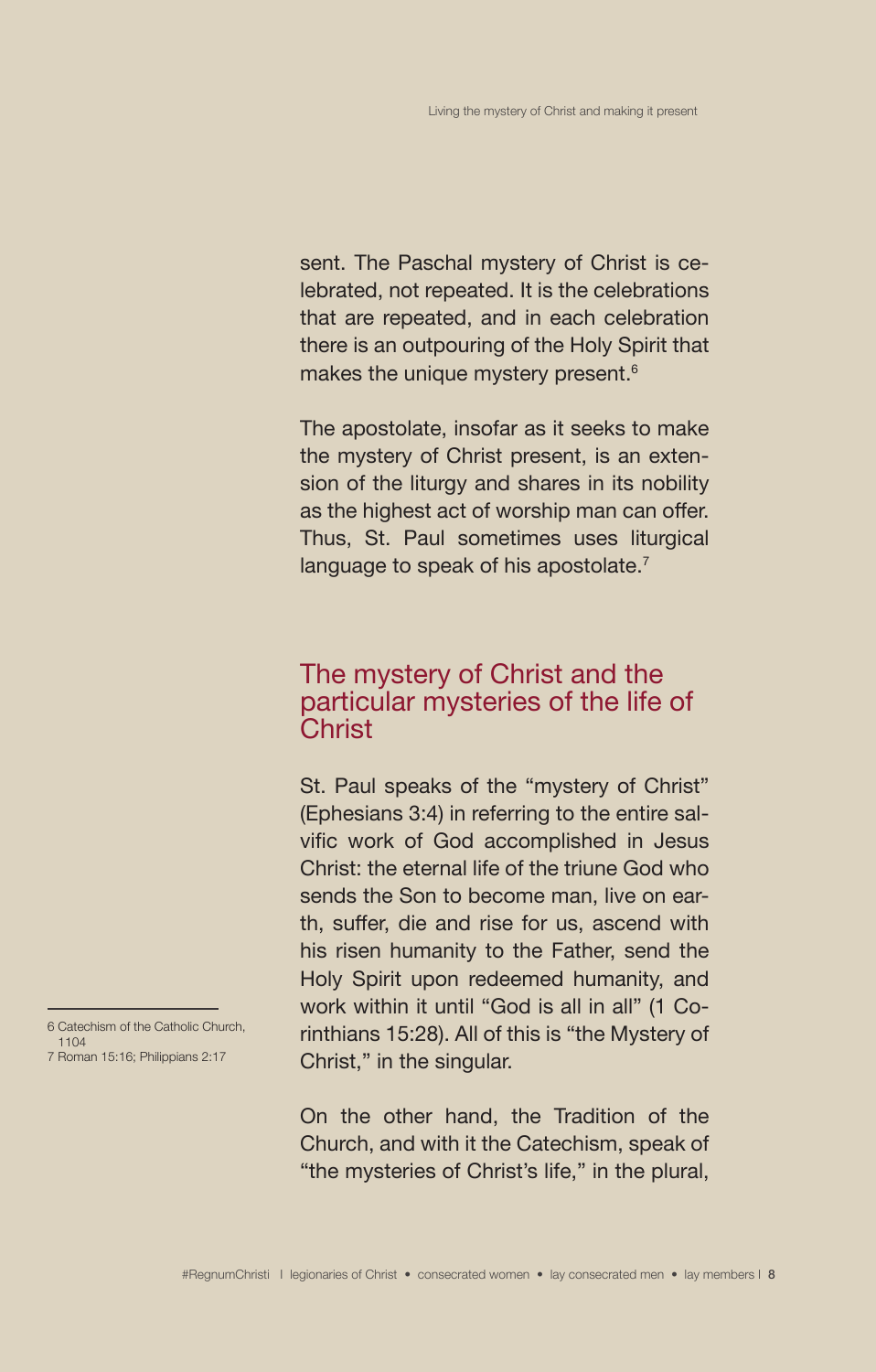referring to the various moments of the earthly life of Jesus of Nazareth (the incarnation, hidden life, baptism, wedding in Cana, public life, transfiguration, passion, death and resurrection, etc.) or to various aspects that characterized his earthly life as a whole (Jesus praying, Jesus teaching, Jesus healing, etc.).

The Catechism of the Catholic Church explains in numbers 512 to 518 that Jesus' whole life is mystery, because in everything he lived on earth, through his daily human activity, he was revealing the Father, redeeming man, and bringing about the recapitulation in himself of all created reality. Therefore, every event or feature of Jesus' historical life, considered in itself, is a mystery that contains within itself the whole Mystery and makes it accessible to the believer.

"From the swaddling cloths of his birth (see Luke 2:7) to the vinegar of his Passion (see Matthew 27:48) and the shroud of his Resurrection (see John 20:7), everything in Jesus' life was a sign of his mystery. His deeds, miracles and words all revealed that 'in him the whole fullness of deity dwells bodily' (Colossians 2:9). His humanity appeared as 'sacrament'—that is, the sign and instrument—of his divinity and of the salvation he brings: what was visible in his earthly life leads to the invisible mystery of his divine sonship and redemptive mission.<sup>8</sup>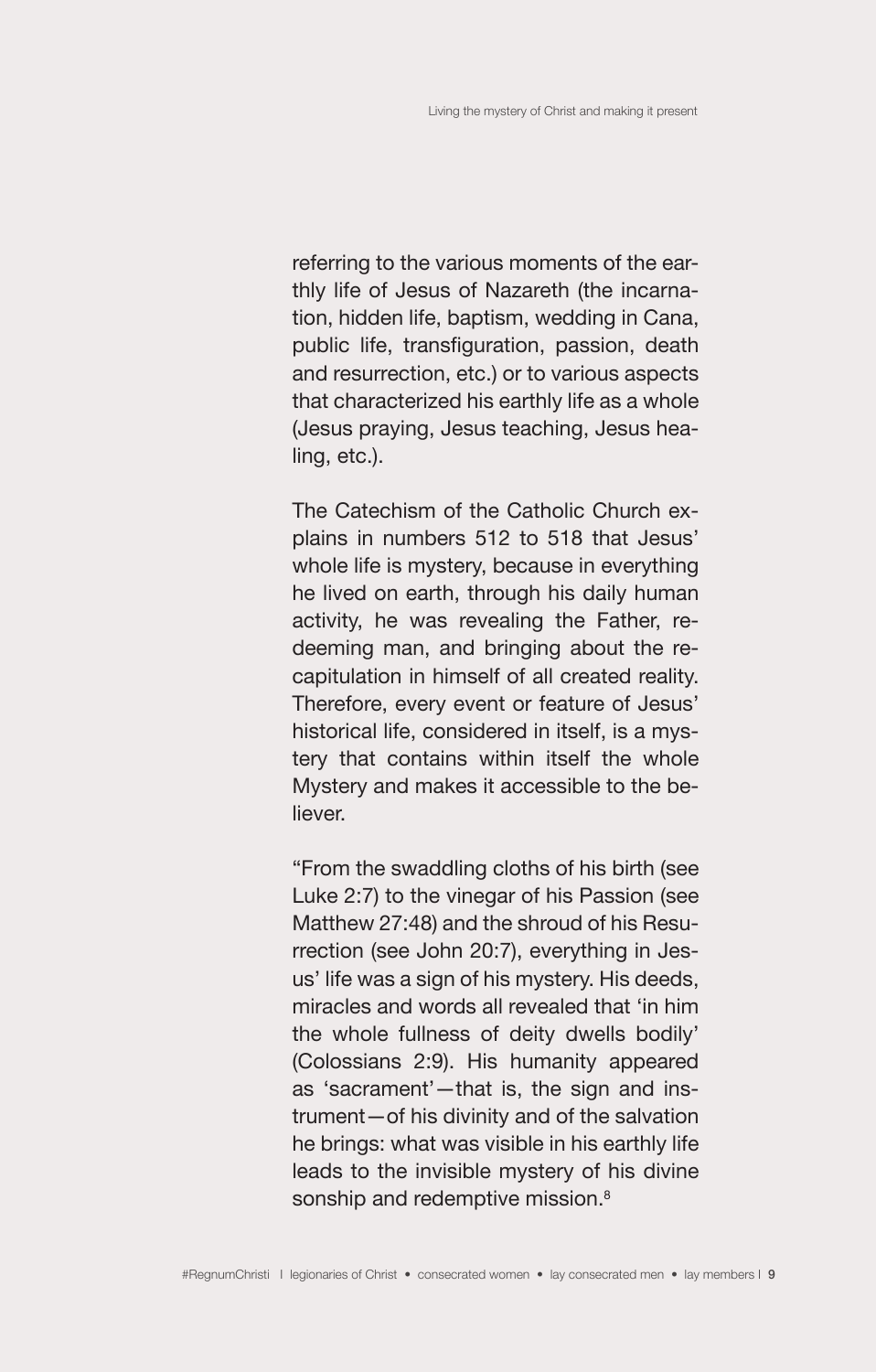#### The link between the charisms of spiritual families and the particular mysteries of Christ's life

According to St. John Paul II, the charisms of spiritual families in the Church are characterized by "a profound desire to be conformed to Christ by giving witness to some aspect of his mystery."9

We could state, therefore, that the members of an ecclesial movement, institute, or community contemplate, live, and transmit, the whole Mystery of Christ in light of a particular mystery of his life. The fact that the various charisms highlight some particular aspect of Christ's life is not something that reduces or limits living the Gospel and sharing in Christ's mission; rather, it illuminates them with a particular light. It is not that the members of a spiritual family seek to imitate, for example, only Christ who prays, or only Christ who preaches; rather, they contemplate and live the whole Mystery of Christ and all the particular mysteries with the specific focus that was given to them in their charism.

In other words, the charism of a spiritual family confers on its members a particular grace to contemplate, live, and communicate a particular mystery of Christ, and thus offer the Church and the world a specific

<sup>8</sup> Catechism of the Catholic Church, 515

<sup>9</sup> *Mutuae Relationes*, 51 cited in *Vita Consecrata*, 36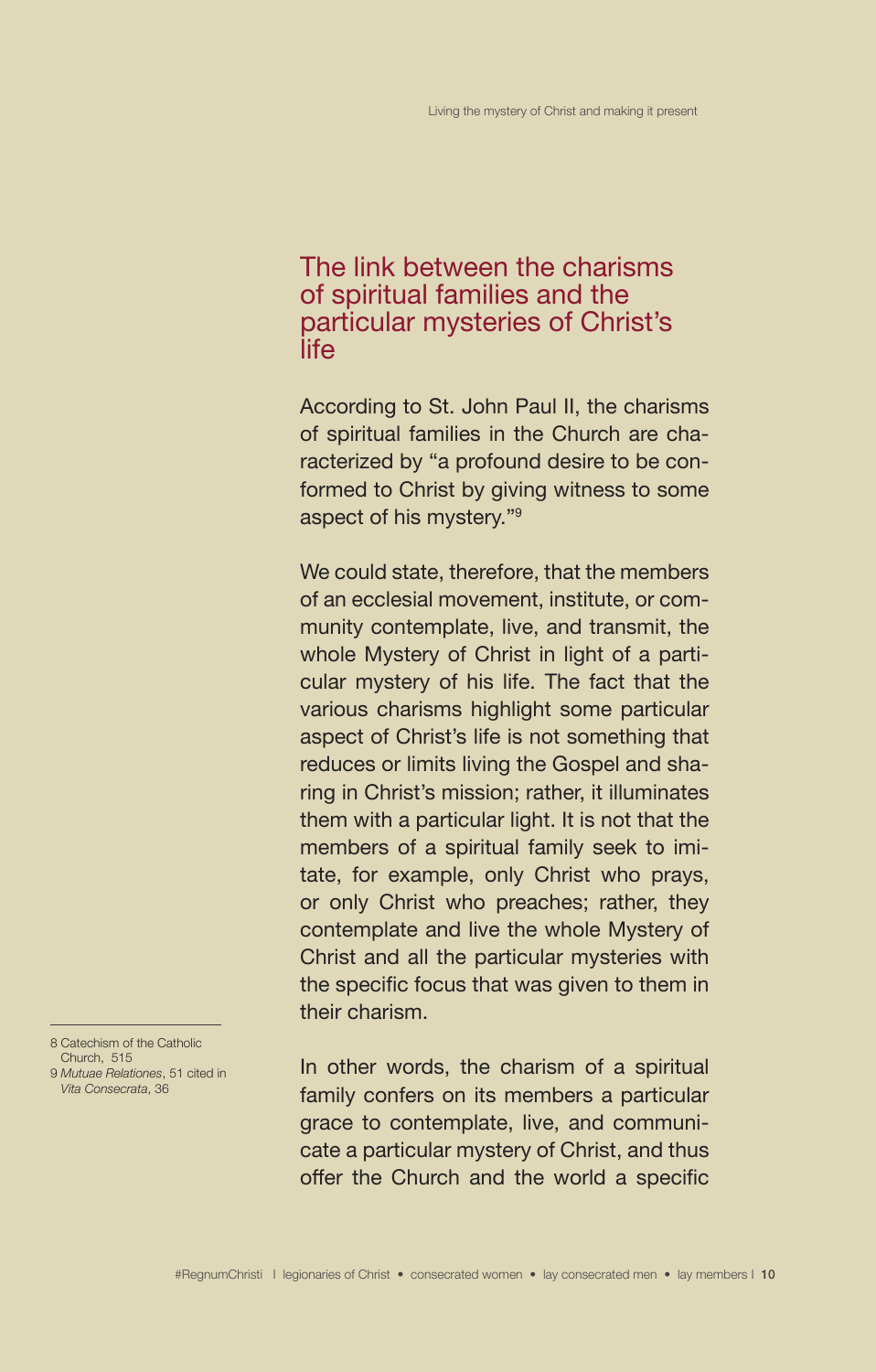way to make the Mystery of Christ present in its totality.

In our case, we are called to contemplate and live "the mystery of Christ who goes out to people, reveals the love of his heart to them, gathers them together and forms them as apostles and Christian leaders, sends them out and accompanies them<sup>"10</sup> to "give glory to God and make the Kingdom of Christ present in the hearts of all people and in society."<sup>11</sup> A synthetic way of referring to this particular facet of Jesus' earthly life could be to refer to the mystery of Christ the Apostle, as in number nine of the Federation Statutes.

#### Making present

The Statutes speak of making this mystery present, not in a figurative or merely moral sense, as if by our good deeds, externally imitating Christ and repeating what he did with our own effort, we were somehow to represent him in today's world.

Our ability to make Christ present is based on the fact that he can be and wants to be present in me and through me. That this is real and not just a nice image, is based on the living communion of the baptized with the Risen Christ through grace. This is one

10 Statutes of the Regnum Christi Federation, 8 11 Statutes of the Regnum Christi Federation, 7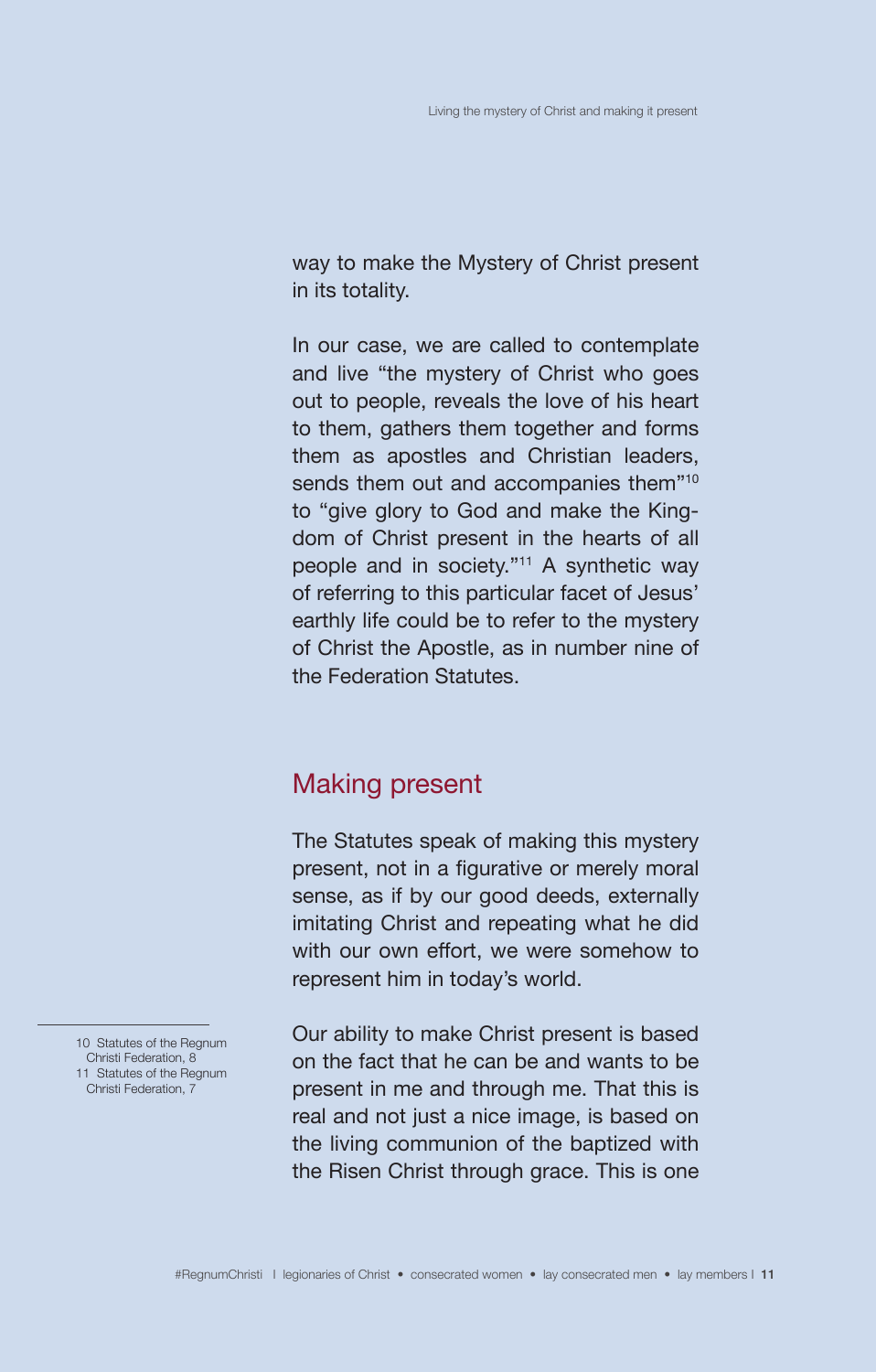of the themes most discussed by St. Paul in his letters: "I live, no longer I, but Christ lives in me."12

Christians can truly make Christ present because Jesus' earthly life, with all its events and mysteries, is not a past event that is over and done with. Actually, Jesus' life, which reveals and fulfills the "the mystery hidden from ages and from generations past,"13 "is a real event that occurred in our history, but it is unique: all other historical events happen once, and then they pass away, swallowed up in the past. The Paschal mystery of Christ, by contrast, cannot remain only in the past, because by his death he destroyed death, and all that Christ is—all that he did and suffered for all men—participates in the divine eternity, and so transcends all times while being made present in them all. The event of the Cross and Resurrection abides and draws everything toward life."14

The Risen Christ is present and active in the life of each one of us. In us he wants to actualize—that is, to make newly present and active—what he lived in his earthly life: teach, heal, liberate, call, bring people together, form, give life, etc. He does this for us as recipients of his action, and he wants to do it also with us and through us for others.

In common theological language, the expression actualize (make the mystery present) is properly applied to the sacraments

- 12 Galacians 2:20.
- 13 Colossians 1:26.
- 14 Catechism of the Catholic Church, 1085.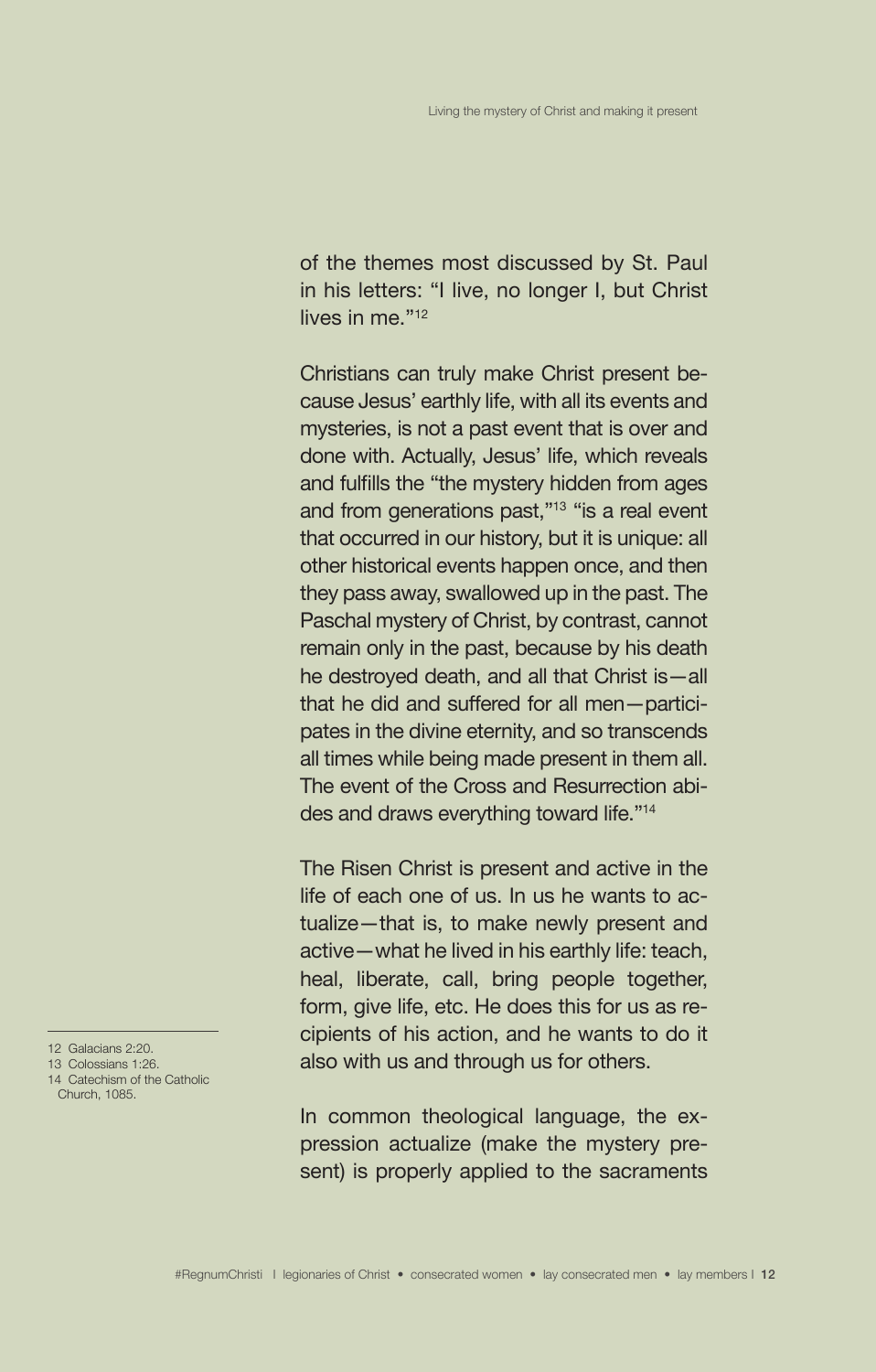and the liturgy. As mentioned, this is the quintessential way in which Christ makes his redemptive work present, and it is the basis of all the other actions of the Church, and of our actions as members of the Church. Christ transforms Christians through their participation in liturgical life, especially in the Celebration of the Eucharist, and enables them to build up the Church and establish his Kingdom in their daily lives.

Similarly, thanks to the sharing in the life of the Risen One that we receive at baptism and continually nourish in the sacramental life, we can make Christ himself present here and now. We do not substitute for him, nor do we only represent him as an ambassador represents his absent king. We give him our humanity so he himself can act, and so keep teaching, healing, liberating, bringing people together, forming, giving life, etc.

The Catechism presents this deep and fascinating reality of our Christian life from various points of view, especially in numbers 519, 520 and 521, and in number 1698.

> *Catechism 521: Christ enables us to live in him all that he himself lived, and he lives it in us. "By his Incarnation, he, the Son of God, has in a certain way united himself with each man" (Gaudium et Spes 22). We are called only to*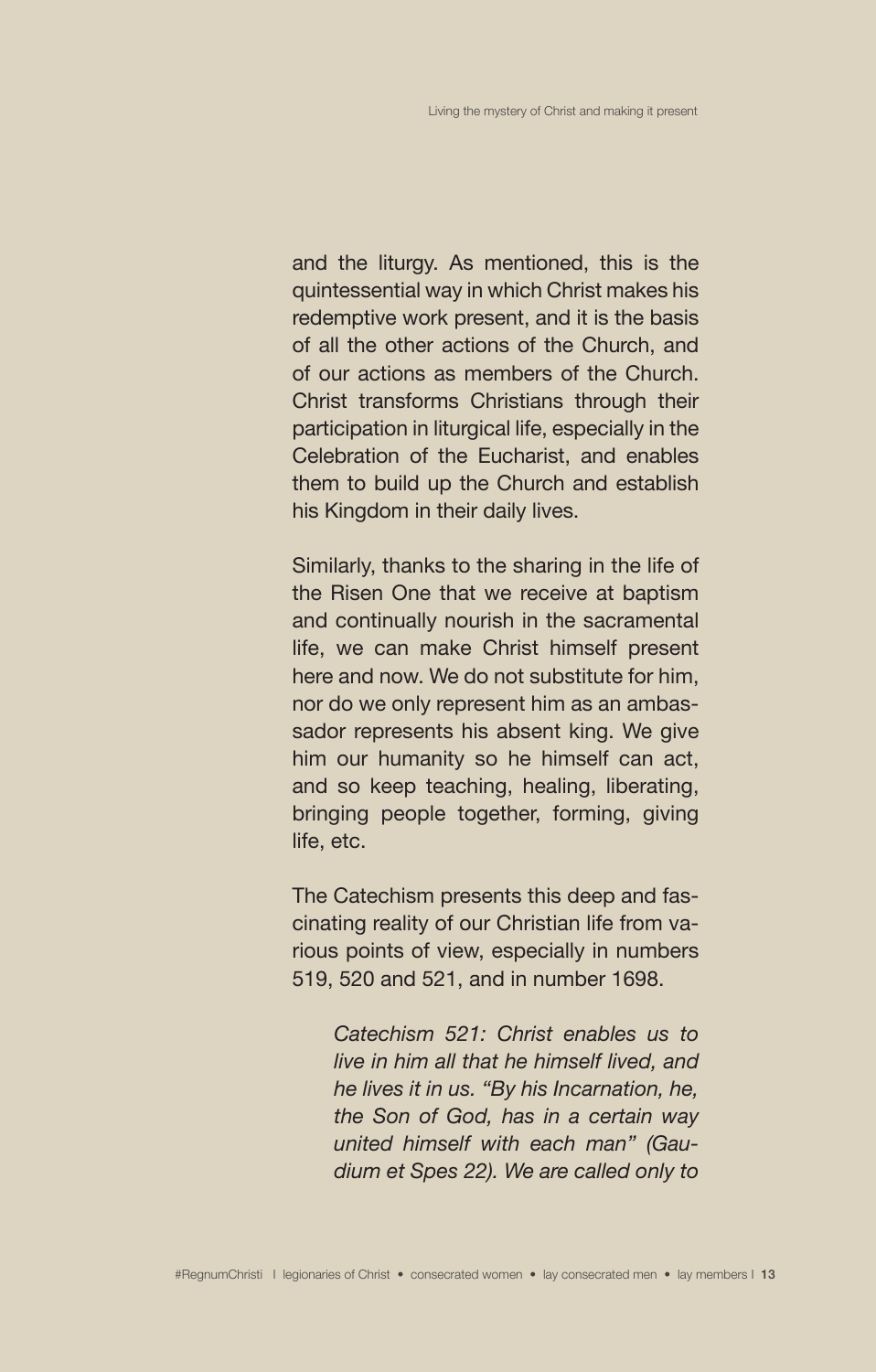*become one with him, for he enables us as the members of his Body to share in what he lived for us in his flesh as our model:*

*"We must continue to accomplish in ourselves the stages of Jesus' life and his mysteries and often to beg him to perfect and realize them in us and in his whole Church… For it is the plan of the Son of God to make us and the whole Church partake in his mysteries and to extend them to and continue them in us and in his whole Church. This is his plan for fulfilling his mysteries in us" (St. John Eudes, Tractatus de regno Iesu).*

# A community making the mys- tery present: God calls me, toge- ther with other people

As members of a spiritual family and an apostolic body called together by Jesus Christ, we are recipients of a gift we share. We discover this gift present within each one of us, and we also discover it present in other people who are called to live it together with us. Therefore, we make present the mystery of Christ described in the Statutes, not only as individuals, but as a community that has been called together.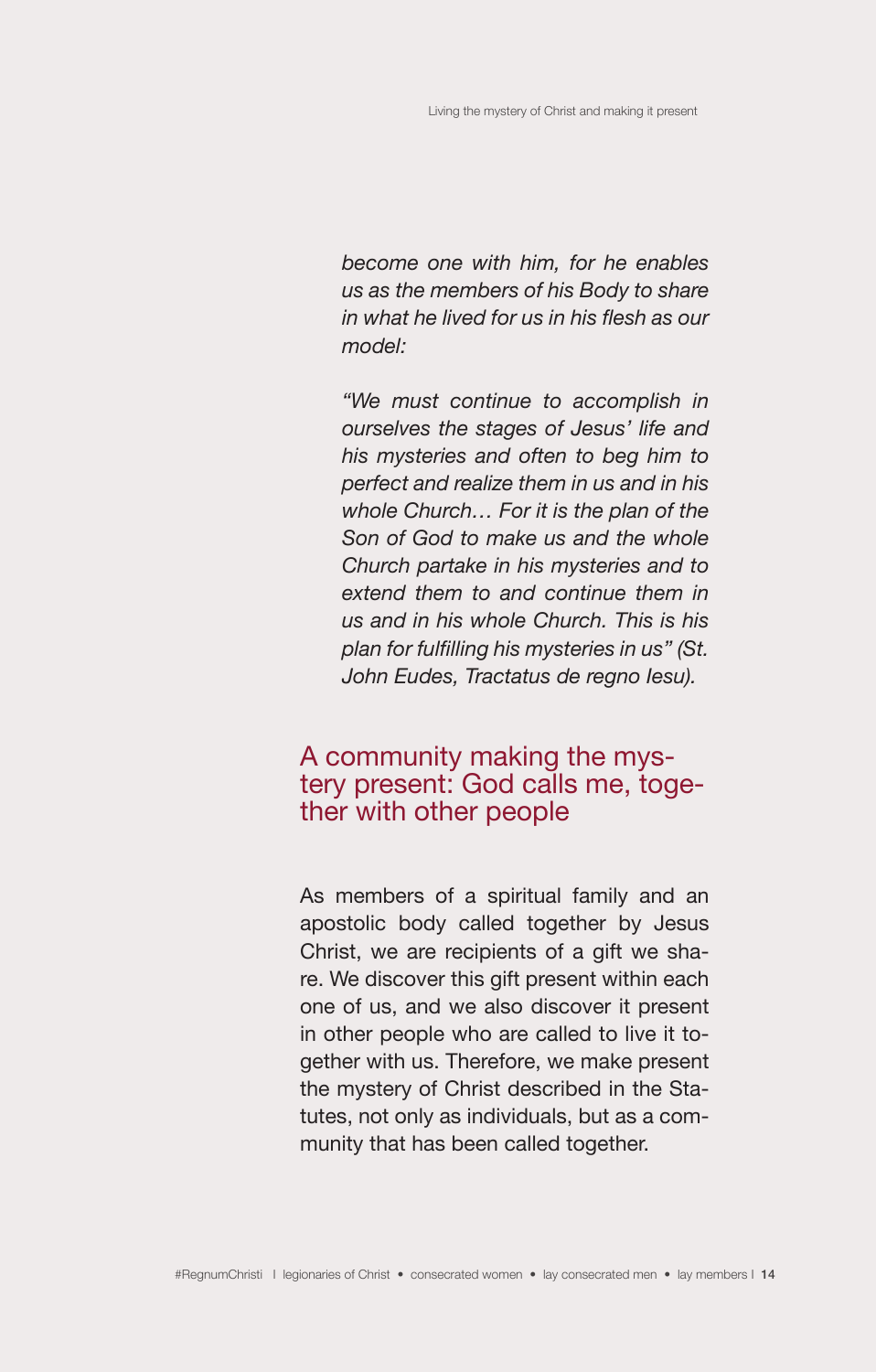The strength of the bond that unites us is the life in Christ we were given by baptism, and the common call of the Lord to share the gift of a particular mystery of his life that makes his Kingdom present in our hearts and in society. It is not about associating ourselves to simply "pursue a particular religious or social goal."15 What unites us is the gift of a common charism, which generates a community in which we share a spirit and a mission.<sup>16</sup>

This spiritual family today consists of married and single lay people, consecrated lay men and women, seminarians, diocesan deacons and priests, religious brothers and priests of the Legionaries of Christ, each living according to their own vocation, as members of a single body (see 1 Corinthians 12:12-29) dedicated to the common mission.<sup>17</sup>

- 17 Preamble of the Statutes of the Regnum Christi Federation 4.
- 

<sup>15</sup> *Iuvenescit* Ecclesia 2.

<sup>16</sup> Statutes of the Regnum Christi Federation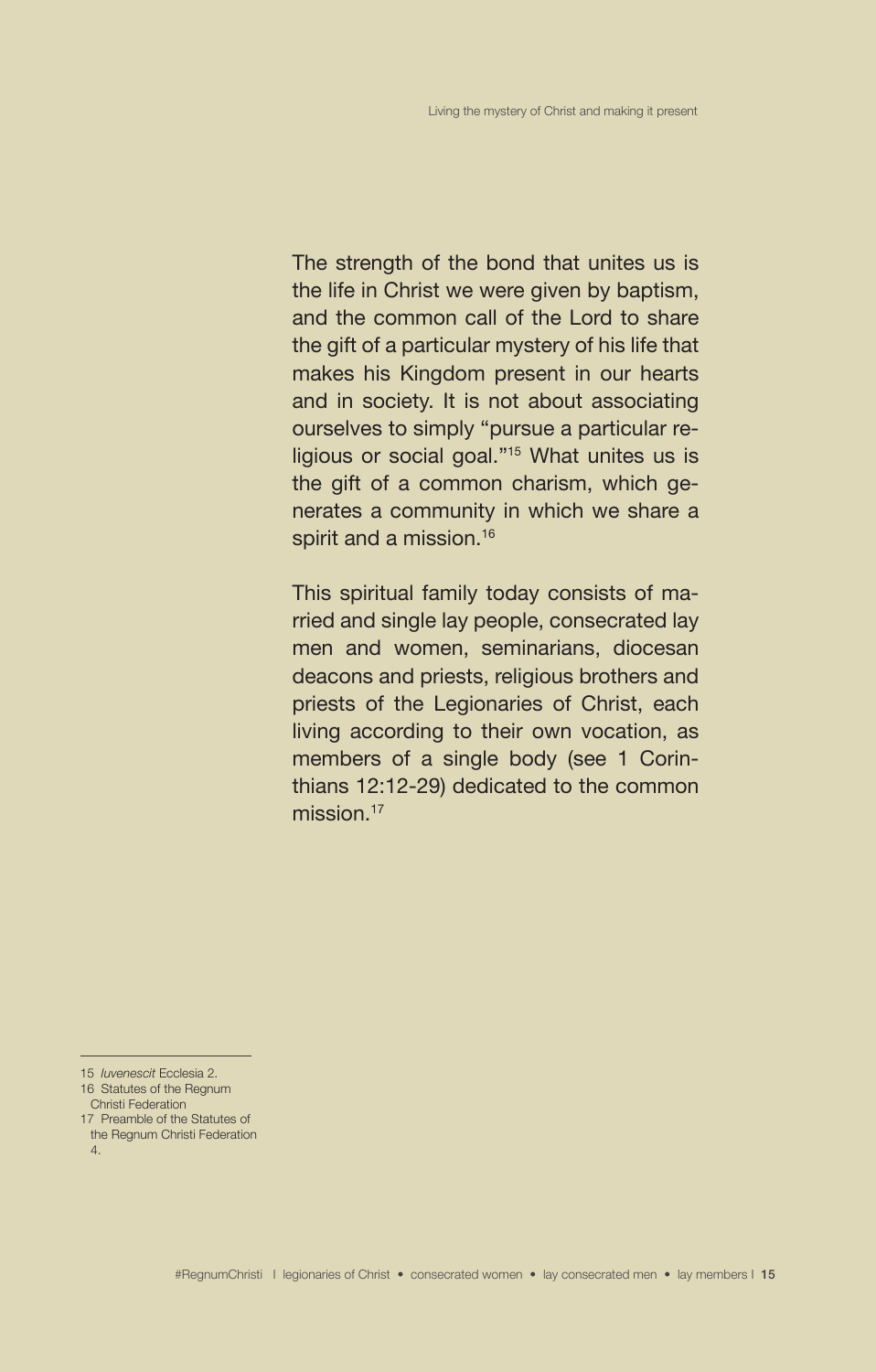

### Unpacking the mystery of Christ, the Apostle of the Kingdom

The contemplation of Christ in faith leads us into the knowledge of the mystery we are called to make present so his Kingdom comes in people's hearts and in society.

#### He goes out to meet people

- Christ, the One who is sent, the Apostle of the Father, goes out to encounter humanity in order to make his Kingdom present in our hearts and in the world.18 Christ, Love Incarnate, is the presence of the Kingdom in this world. He is the living encounter between God and man.
- In his hidden life, he encounters people in daily life, in the exercise of a trade, in daily interactions with others, in his obedience to his parents<sup>19</sup> and in obedience to his Father.<sup>20</sup>
- In his public life he is present wherever the people of his time are to be found:

<sup>18</sup> Joseph Ratzinger, "Jesus of Nazareth" Chapter 3, The Gospel of the Kingdom of God

<sup>19</sup> Luke 2:51

<sup>20</sup> Luke 2:39

<sup>21</sup> Matthew 20:30

<sup>22</sup> John 2:1-12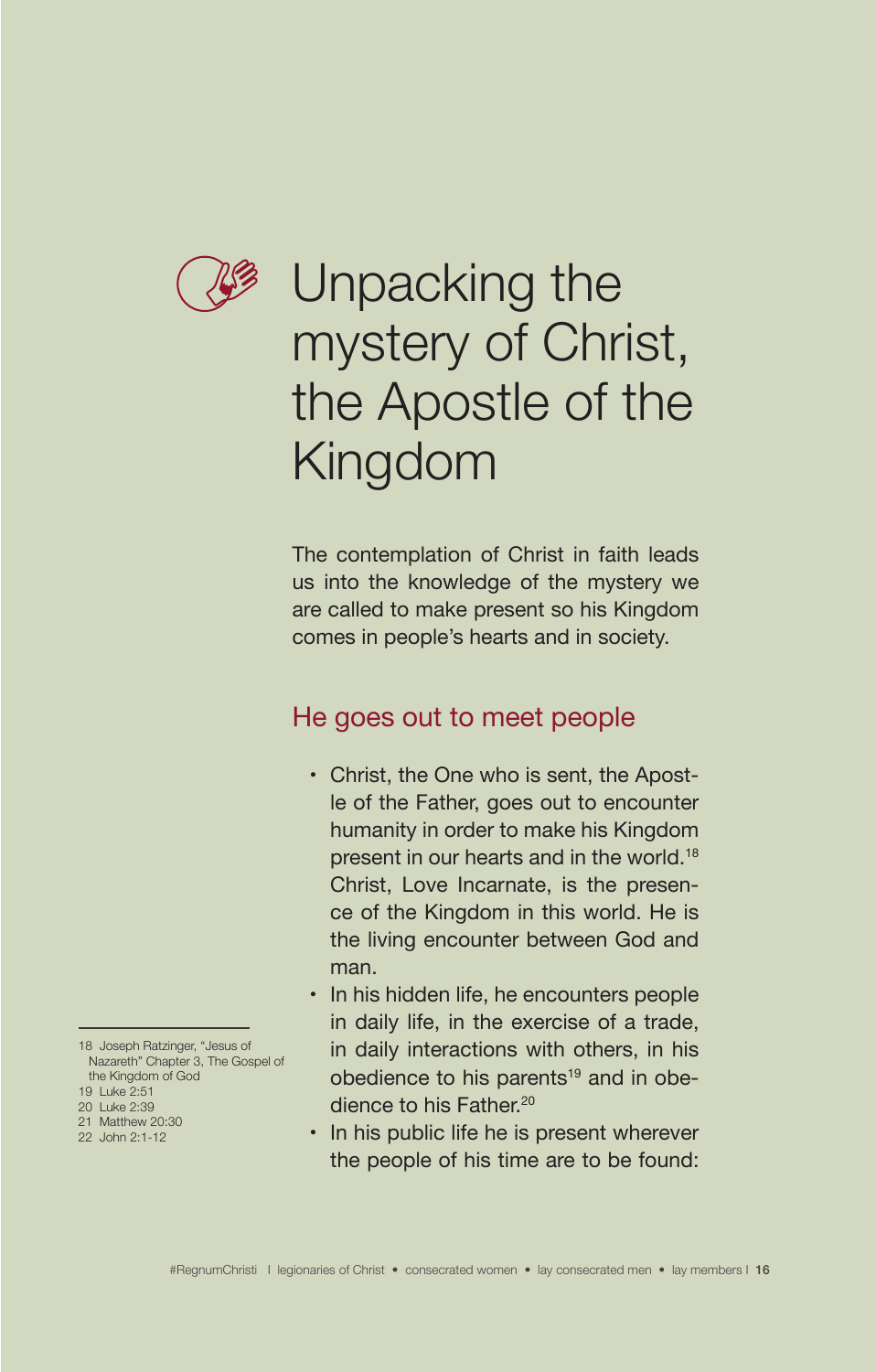on the roads, $21$  at wedding feasts, $22$  at the lake shore, $23$  at the tax office,  $24$  beside a well $25$ 

- He also encounters people in their deepest experiences: in the death of a loved one, $26$  in the joy and beauty of friendship,<sup>27</sup> in celebrations, in apostolic fatigue, in the darkness of trials.<sup>28</sup> in physical suffering, in sickness and pain,<sup>29</sup> in rejected love.<sup>30</sup>
- In a very special way, he is the encounter of God and human persons in prayer, where he presents them to his Father.31
- All these realities touched by Christ become realities of the Kingdom: the Kingdom he comes to announce and make present; the Kingdom that overcomes the kingdom of darkness through the power of love.

#### He reveals the love of his Heart

- By revealing the love that burns in his Heart, Christ invites us to open our own heart to receive it. He invites us to love him and what he loves.<sup>32</sup> He invites us to let him love in us.
- From the beginning of his preaching until his death on the cross, and then in the Resurrection, Christ lets us see the immense love he has for his Father, from whom he came and to whom he is returning. $33$  A father from whom he receives, and to whom he commends,
- 23 Matthew 4:18-22 24 Matthew 9:9; Mark 2:13 25 John 4:5-8
- 26 John 11:33-36
- 27 John 15:15 28 Luke 22:39-46
- 29 Matthew 8:5-13
- 30 Matthew 23:37
- 31 John 17
- 32 Statutes of the Regnum Christi Federation 14
- 33 John 13:3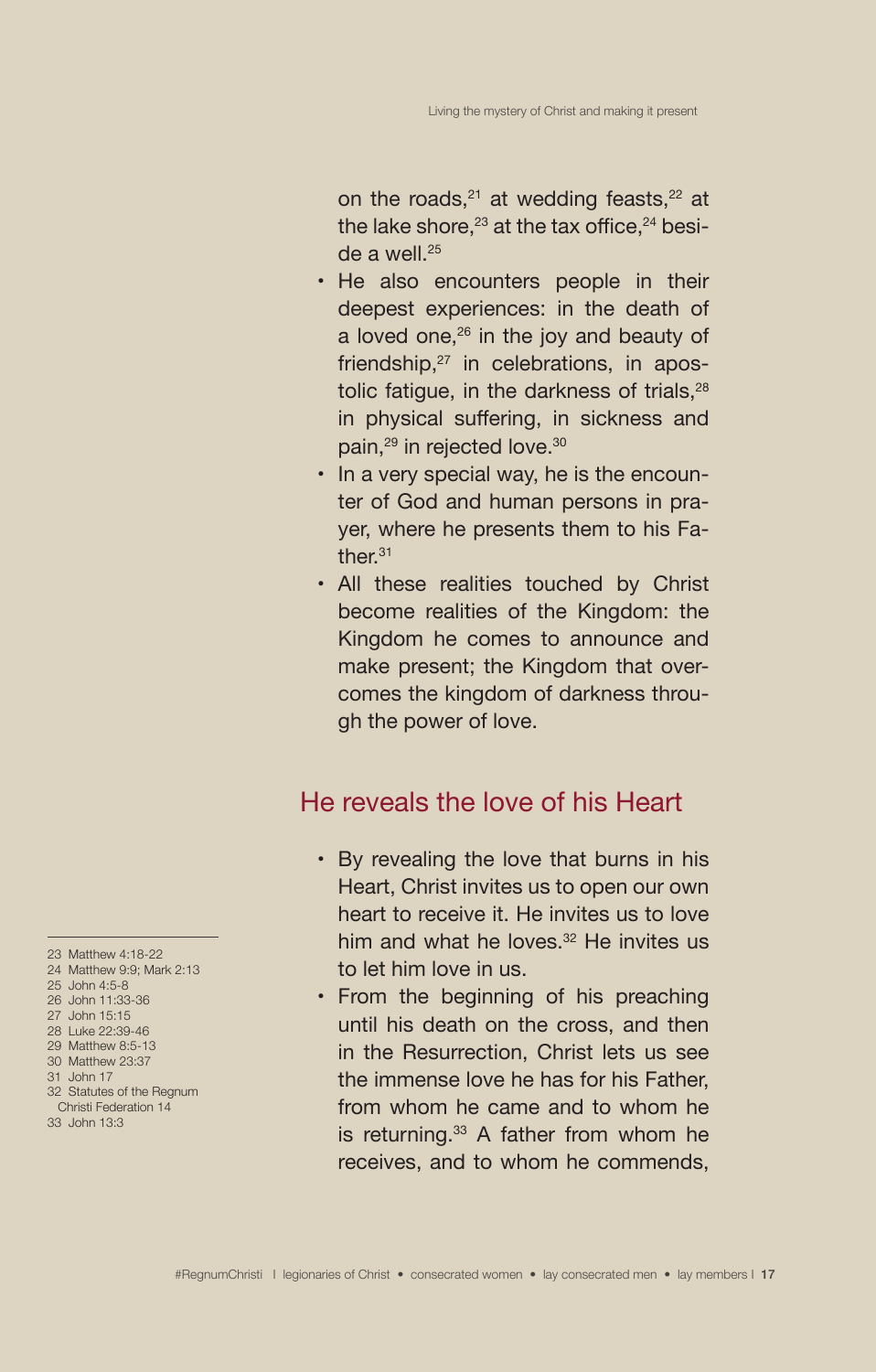the Spirit.34 A close, affectionate father he calls "Abba."35 A father who is also our Father<sup>36</sup>

- He loves Mary as a son loves his mother. He involves her in his entire life, in his redeeming work, and, at the foot of the cross, he entrusts her as Mother to the early Church.<sup>37</sup>
- He passionately loves all people as his brothers and sisters. He loves them to the extreme, to the point of giving his life..38 Just as he is loved by the Father, so he loves them..<sup>39</sup>
- Christ loves with a personal love, capable of establishing deep relationships. His love for his friends is faithful; for children, it is tender; $40$  for those who suffer, compassionate;<sup>41</sup> and for those who rejoice, joyful.
- His is a love that thirsts to be loved and is not ashamed to admit it. He says it beside the well<sup>42</sup> and he says it on the cross.43 It's a love that touches others and lets itself be touched.<sup>44</sup> It becomes vulnerable.
- $\cdot$  Christ's love is one that forgives,  $45$ heals,<sup>46</sup> and comforts.<sup>47</sup> It's a love that lifts people up<sup>48</sup> and restores their dignity.<sup>49</sup> It's a love that raises up,<sup>50</sup> that gives life in abundance. $51$  A love that definitively conquers sin and death, a love that makes all things new.<sup>52</sup>
- His is a priestly love offered for all people, his brothers and sisters:<sup>53</sup> for friend as for enemy;<sup>54</sup> for those who recognize and welcome him as for those who
- 34 Luke 23:46
- 35 Mark 14:36; Romans 8:15
- 36 Matthew 6:9 37 John 19:25-27
- 38 John 15:13
- 39 John 15:9
- 40 Matthew 19:13-15
- 41 Luke 7:11-15
- 42 John 4:7
- 43 John 19:28 44 Mark 5:25-34
- 45 Luke 7:48
- 46 John 5:2-18; Matthew 8:2-4
- 47 John 20:15
- 48 John 5:8 49 John 8:11
- 50 John 11:38-44
- 51 John 10:10
- 52 Revelation 21:5
- 53 John 10:18
- 54 Mathew 5:44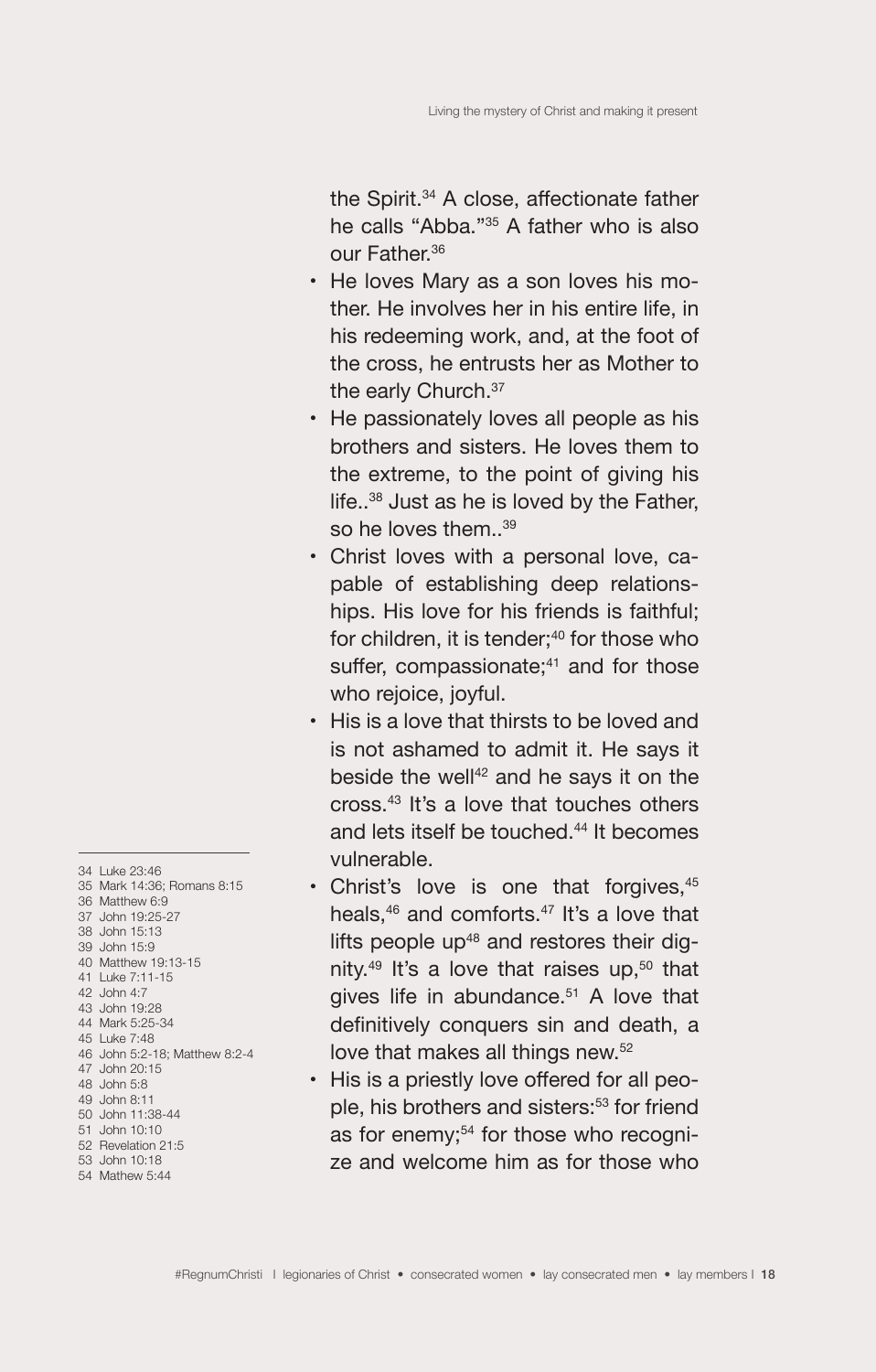deny and reject him.<sup>55</sup>

- Christ's is a love that burns to make his Father's Kingdom present and teaches us to ask for this in the Lord's Prayer.<sup>56</sup>
- With every word and every gesture he reveals his love for me.

#### He gathers them together

- The love that burns in the heart of Christ is a love that gathers others together in communion,<sup>57</sup> inviting them to remain in him.58 It's a love that makes us brothers and sisters in him.
- At the beginning of his public life, Jesus calls twelve men.<sup>59</sup> He goes out to meet each one wherever they live their day-today life. He calls them to be with him,<sup>60</sup> he reveals to them the mysteries of the Kingdom and the love that burns in his heart. He gathers them together into a community and makes them sharers in his mission. Gathering disciples to form with them a community for the mission is not something optional; it is the founding of the Kingdom. By bringing them together, Christ reveals a greater mystery, the mystery of the restored communion that is the Church, his Body, and the beginning of his Kingdom on earth. They are united around him and united in the mission.
- In community, they receive the gift of the Eucharist from the Lord at the Last Supper.<sup>61</sup> The community of the Twelve,

<sup>55</sup> John 13:27

<sup>56</sup> Matthew 6:10 57 Matthew 18:20

<sup>58</sup> John 15:9

<sup>59</sup> Matthew 4:18,22; Mark 1:16-20;

Luke 5:1-11 60 John 1:35-42

<sup>61</sup> Matthew 26:26-29; Mark 14:22-25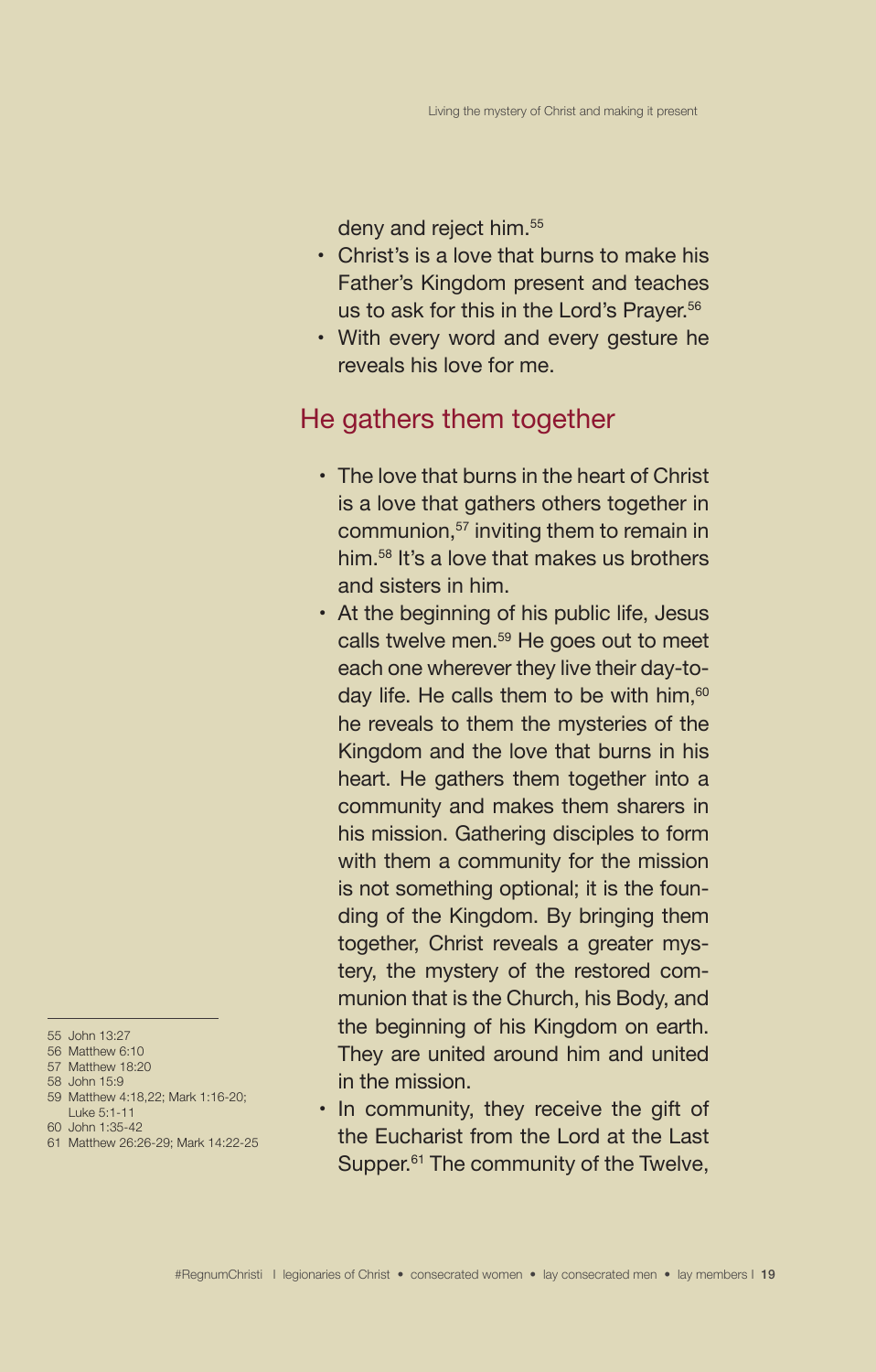gathered together in prayer with Mary, receive the gift of the Spirit at Pentecost.<sup>62</sup> In community, they meet the Risen Lord, both in the Upper Room<sup>63</sup> and on the lakeshore.<sup>64</sup>

- The community that follows the Lord is not limited to the Twelve. How many pious and brave women accompany him on his journeys, $65$  especially the most painful one: the one that leads him to Calvary..<sup>66</sup> There are also families drawn to him, such as the family from Bethany.<sup>67</sup> The 72 disciples, sent out on a mission, return to join Jesus and share the joy of their experience of proclaiming the Kingdom.<sup>68</sup>
- The community Jesus brought together gets shaped by daily contact with him, by sharing life with their Master and Lord. They accompany him on the roads he travels, to the homes he visits, in the boat that so often crosses the Lake of Galilee. They learn from him how to love each other and to pray together to the Father.<sup>69</sup>
- The apostles later on will do what their Teacher did. Sent all over the world to preach the Kingdom, they will form communities of believers who share the Eucharistic Bread, share their food and their possessions, and look after the needs of all. Together they praise the Lord and with their lives they proclaim him<sup>70</sup>
- 62 Acts 2 63 John 20:19-29 64 John 21:1-23 65 Luke 8:2 66 Luke 23:27-28 67 Luke 10:38-42 68 Luke 10:17-24 69 Matthew 18:19-20 70 Acts 2:42-47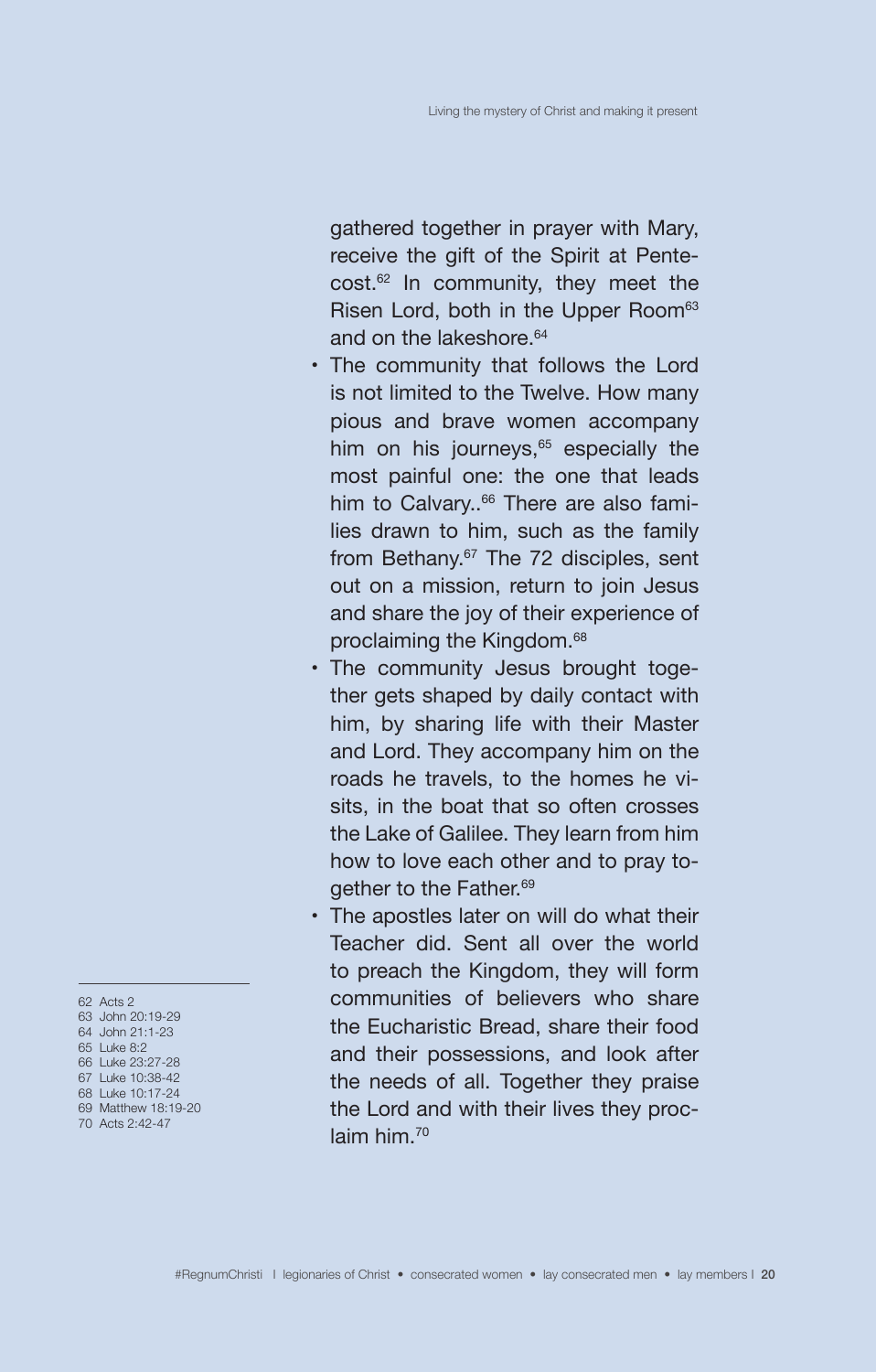#### He forms them as apostles, Christian leaders

- The formation of the apostles occurs in intimate contact with Jesus Christ. We can say that the life they share with him is where he gradually shapes them to be like himself: he teaches them to see, think, feel, act, and choose as he does. In the way he interacts with them, he reveals to them the love of his Heart and they gradually learn to love what he loves.71
- Jesus gives himself to everyone, but dedicates a significant amount of his time to the special formation of some, drawing them intimately into his mystery and making them sharers in his mission.
- In everyday life he leads them to discover God's presence and his plan for all their brothers and sisters—a plan of redeeming love, a plan of encountering people to restore their dignity as beloved sons and daughters of the Father.
- He announces the Kingdom to them, its characteristics and its demands, and calls them to conversion. He teaches them to recognize his presence or absence in different realities:
- the presence of the Kingdom in the faith of so many people (the woman with a hemorrhage, $72$  the centurion, $73$  the Canaanite woman $74$ ), in generosity (the widow at the Temple $75$ ), in repentance and
- 71 Catechism of the Catholic Church, 368
- 72 Luke 8:43-48
- 73 Matthew 8:5-13
- 74 Matthew 15:21-28
- 75 Luke 21:1-4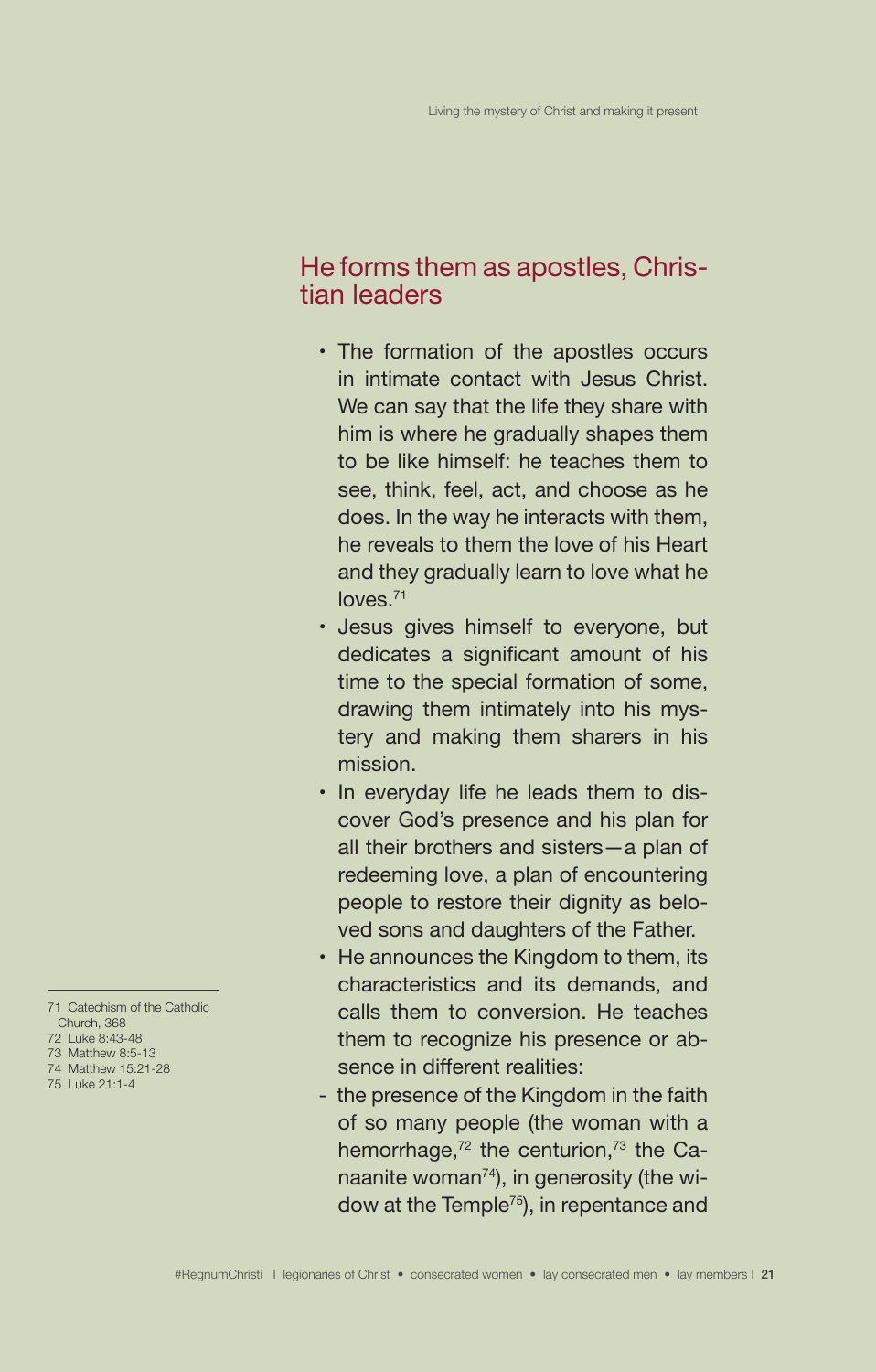desire for conversion (Zacchaeus<sup>76</sup>), in thirsting and searching (the Samaritan woman.<sup>77</sup> Nicodemus<sup>78</sup>), etc.

- the absence of the Kingdom in hypocrisy and lack of truth (some customs of the Pharisees<sup>79</sup>), in the lack of forgiveness, in violence, in betrayal, and in lack of hope.<sup>80</sup>
- He explains to them the meaning of the parables $81$  and gradually leads them into the mysteries he has come to reveal. He teaches them that there are demons that are cast out only with prayer and sacrifice.<sup>82</sup>
- LHe teaches them what it means to be King according to the criteria of his Father's Kingdom.<sup>83</sup> With his own life, he shows them that true leadership consists in bearing witness to the truth, 84 in serving our brothers and sisters, $85$  in submitting freely to the Father's will,<sup>86</sup> and in giving one's life out of love.
- He forms them to live in the circumstances of the world like leaven in wheat flour,<sup>87</sup> but without submitting to the criteria of the world: his Kingdom is not of this world.

#### 76 Luke 19:2-10 77 John 4

- 78 John 3:1-36
- 79 Matthew 15:7; Matthew 23:13-32
- 80 Matthew 27:3-10; Mathew 27:44
- 81 Matthew 13:18-23
- 82 Matthew 17:21
- 83 John 18:36
- 84 John 18:37
- 85 Matthew 20:24-28 86 Luke 22:42
- 87 Matthew 13:33

#### He sends them

• The sending out on mission springs from the Trinity itself: "For God so loved the world that he gave his only Son, so that everyone who believes in him might not perish but might have eternal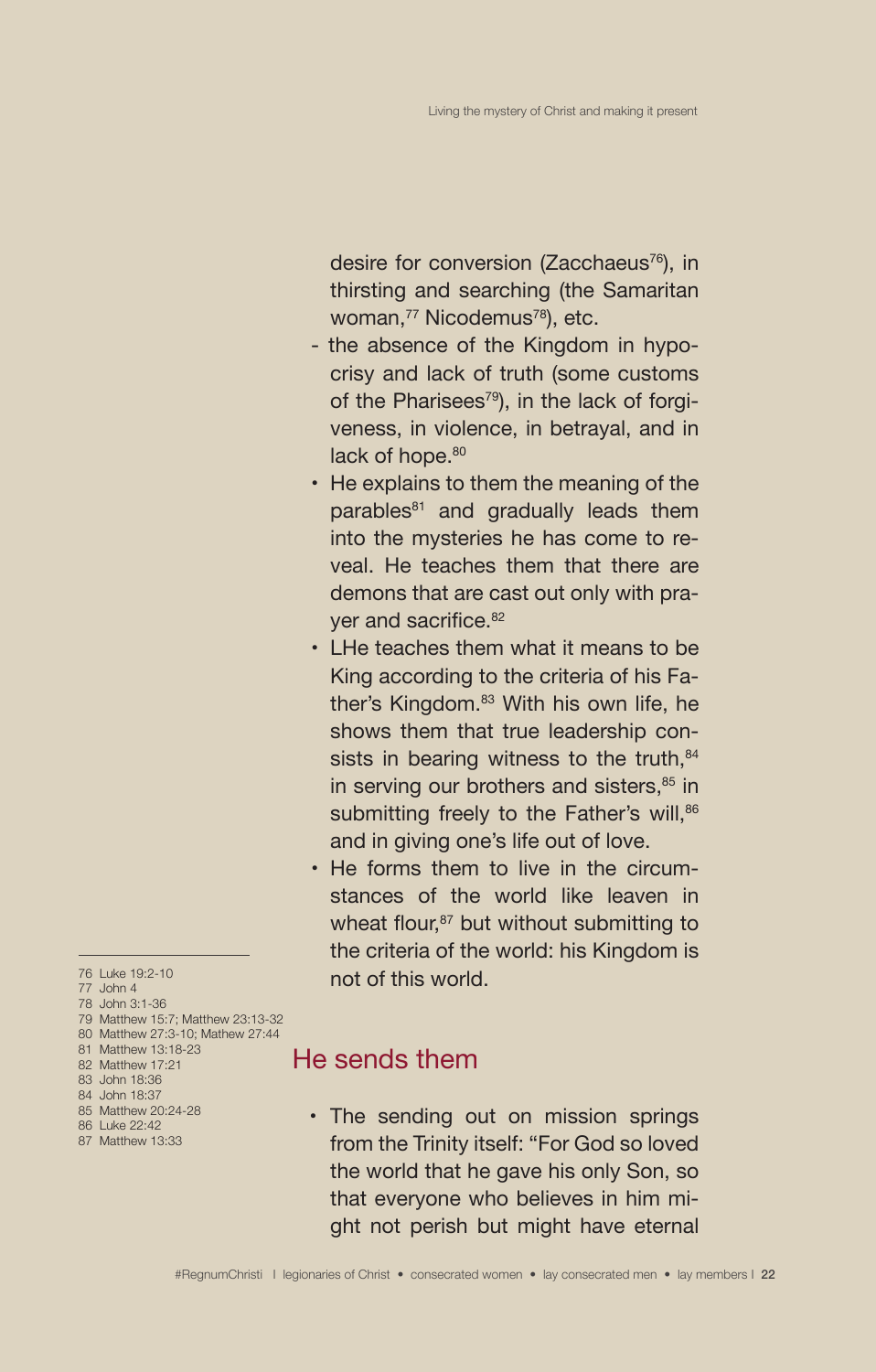life."88 The Father sends Christ to redeem humanity.

- Christ, in turn, sends his disciples: "As the Father has sent me, so I send you."88 They share in Christ's redemptive mission: He sends them to "proclaim the Gospel to every creature."90
- The missionary mandate is given at his Ascension, but Christ also sends them on mission during his public ministry: to heal, to drive out demons. $91$  to feed the crowds,92 to prepare the Passover supper.93
- He sends them with very clear instructions: no money bag, sack or sandals; announce peace when they enter a house, stay there, and accept whatever they offer to eat and drink.<sup>94</sup>
- When they return from their mission, he advises them to rejoice not because the demons are subject to them, but because their names are written in hea $v$ en  $95$

#### He accompanies them

- Jesus goes out to encounter people and walks with them, both on the exterior journeys between one village and another.<sup>96</sup> and on their interior journeys.
- The conversation with the Samaritan woman at the well shows us how, throughout the conversation, he is accompanying her in an interior process.
- Jesus walks with the discouraged dis-
- 88 John 3:16
- 89 John 20:21 90 Mark 16:15
- 91 Luke 9:1-2
- 92 Luke 9:13
- 93 Matthew 26:17-19 94 Luke 10:4-7
- 95 Luke 10:17-20
- 96 Mark 10:17; Luke 17:11-19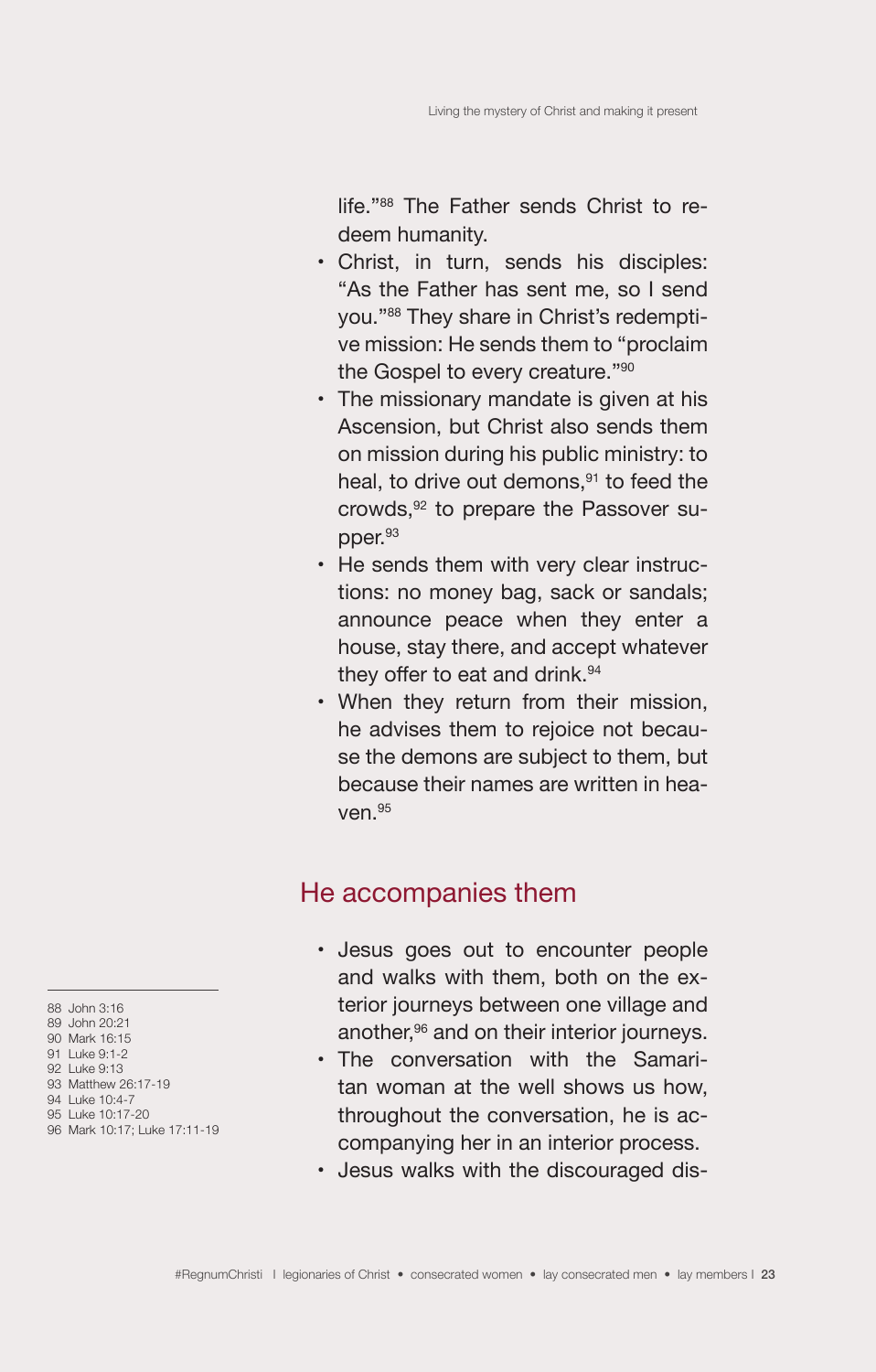ciples on the journey from Jerusalem to Emmaus, and also on a journey through the Scriptures, explaining to them how they foretell what had happened.

- He accompanies Peter on his journey of configuration with him [being shaped into likeness with Christ]. He calls him, gets into his boat, invites him to "put out into deep water."97 To Peter, Jesus gradually reveals his own identity as the Son of God, and the mystery of redemption: "Flesh and blood has not revealed this to you, but my heavenly Father;"98 "What I am doing, you do not understand now, but you will understand later."99
- Along with that, he also gradually reveals Peter's own identity and mission.100
- At the Ascension, he promises to always accompany them: "I am with you always, until the end of the age."<sup>100</sup>
- At the Last Supper he promises to send his Spirit<sup>102</sup>-the great companionwho will teach them everything and remind them of all that he told them.<sup>103</sup> They receive the Holy Spirit at Pentecost and he assists them in their evangelizing activity throughout the Acts of the Apostles.
- 99 John 13:7
- 100 Matthew 16:18; John 21:15-17
- 101 Matthew28:20
- 102 John 16:7 103 John 14:26
- 

<sup>97</sup> Luke 5:1-11 98 Matthew 16:17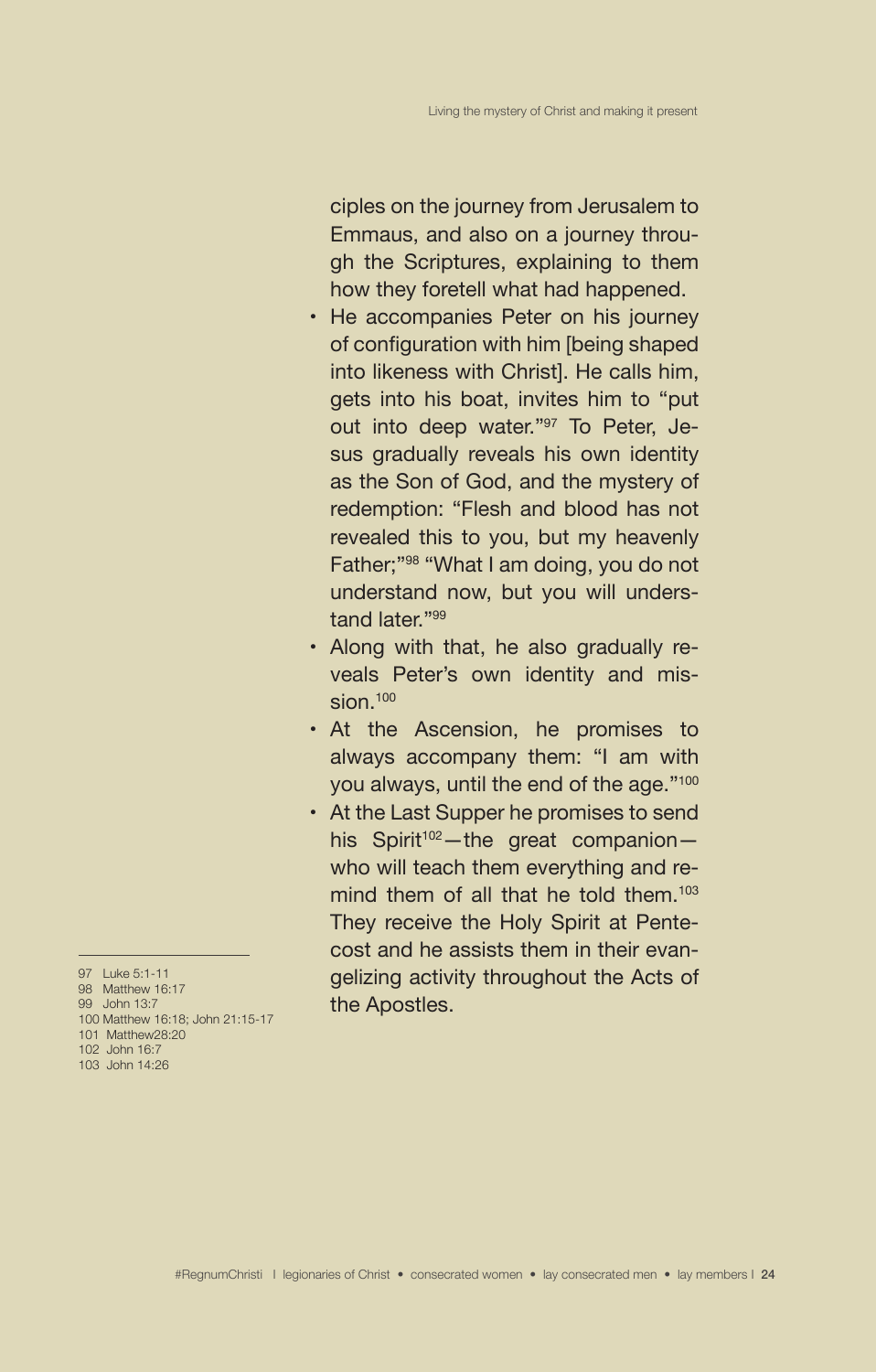

### **ARK** The person within the mystery: the experience of the apostle of the Kingdom

#### The experience of living within the Mystery

Regnum Christi members recognize the call to live and make present a concrete mystery of the life of Christ. They not only contemplate Christ, but because of their baptism and their vocation to Regnum Christi, they experience what it means to let him live, here and now, in them, what it was that he lived in his life on earth.

#### An apostle of the Kingdom

An apostle of the Kingdom is what we call a person involved in the mystery of Christ "who goes out to people, reveals the love of his heart to them, gathers them together and forms them as apostles and Christian leaders, sends them out and accompanies them as they collaborate in the evangeliza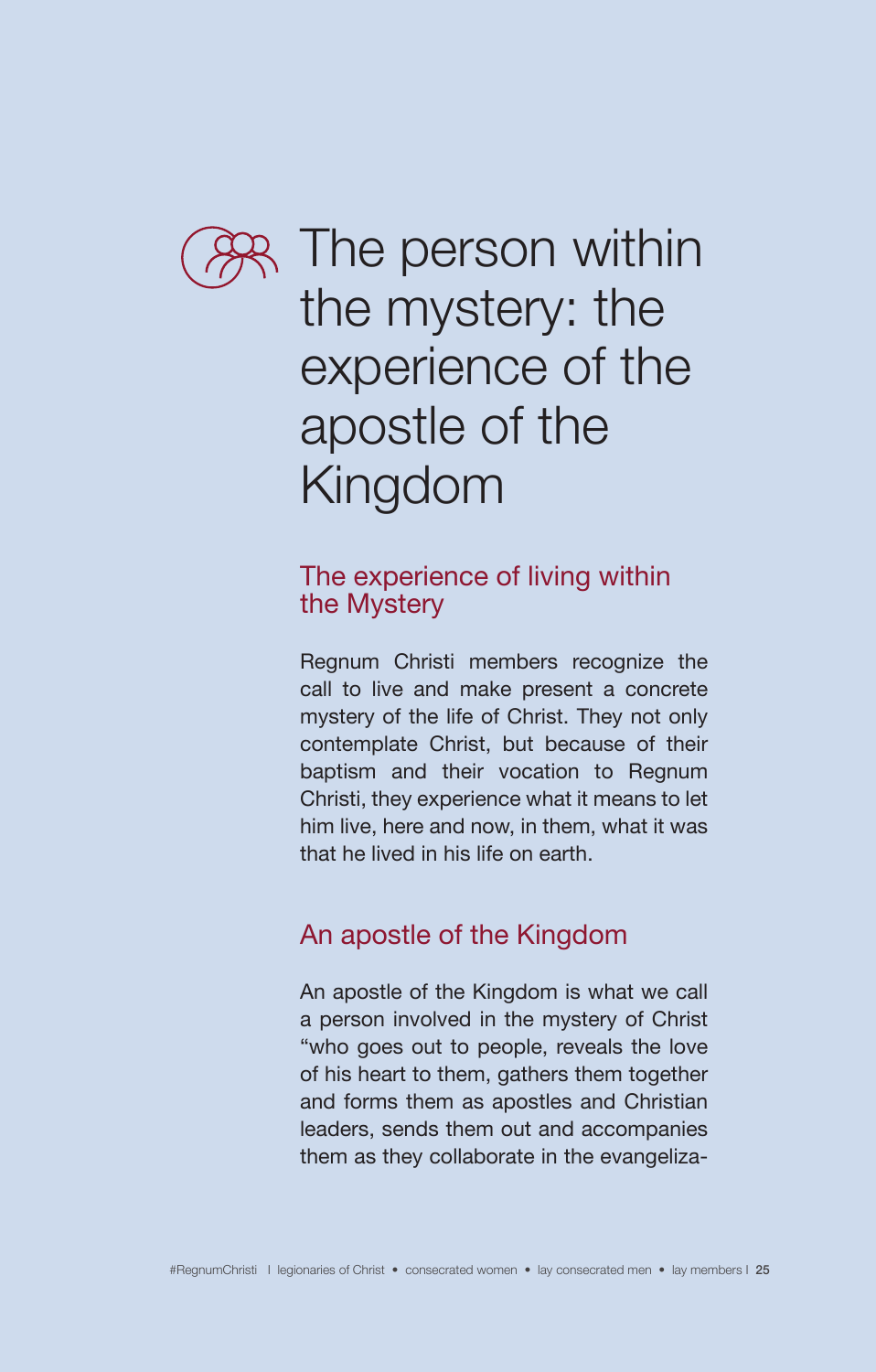tion of people and of society."

The experience of Regnum Christi members can be conceptualized and expressed as follows:

*Jesus Christ continually comes to encounter me to make me a sharer in the mystery of his Kingdom. He wants to make his Kingdom present in my heart and in the circumstances that surround me.*

*There is nothing in my life that cannot be engaged and touched by Christ. Everything in my life is called to be a place where his Kingdom comes. He enters into a relationship with me and calls me to live in him.*

*I find myself loved by Jesus, who is my King, my Lord, my Friend. He reveals to me the love that burns in his heart: an unconditional love that knows no limits and is given to me freely. I encounter him in everyday life and there he teaches me to love and give myself.*

*I find myself part of an "us" that God himself has desired and fathered, with a common mission for the world: together we make the Kingdom present.*

*I begin to pray, think, feel, act, and see people and the world the way Christ does, and this generates in me a lifestyle in accord with the values of his Kingdom.*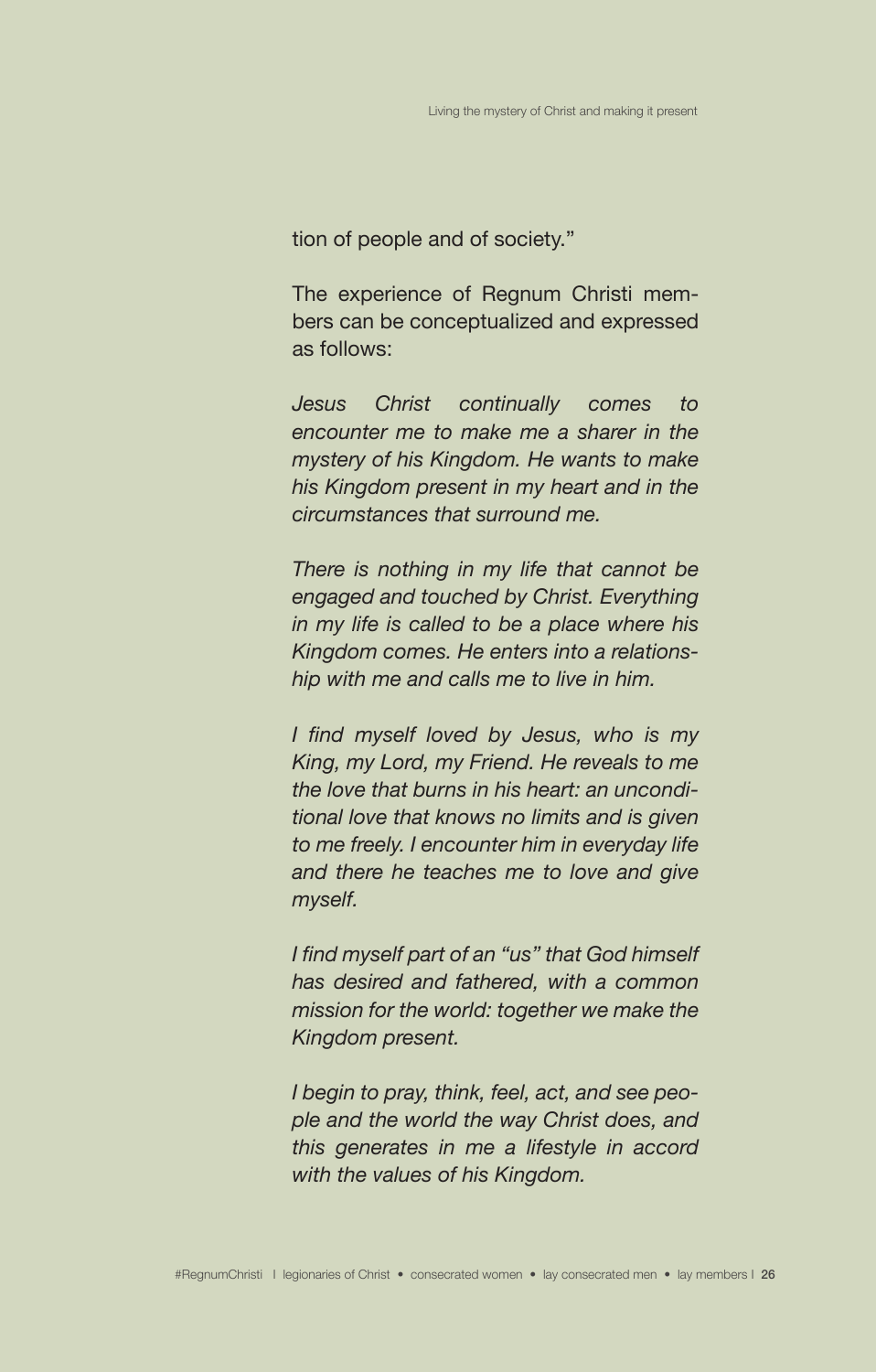*Being involved in this dynamic, I listen to the invitation to be sent by him: to proclaim his Kingdom to all people. He teaches me to read reality from his Heart, and arouses in me the desire to bring him to the hearts of those who do not know him, or do not know him well.* 

He accompanies me and calls me to take my part with him in his mission of making his Kingdom present, going out to meet people, revealing the love of his heart to them, forming them as apostles, sending them in his name, and accompanying them on the journey. Through me, he wants to continue making this mystery of his life present.

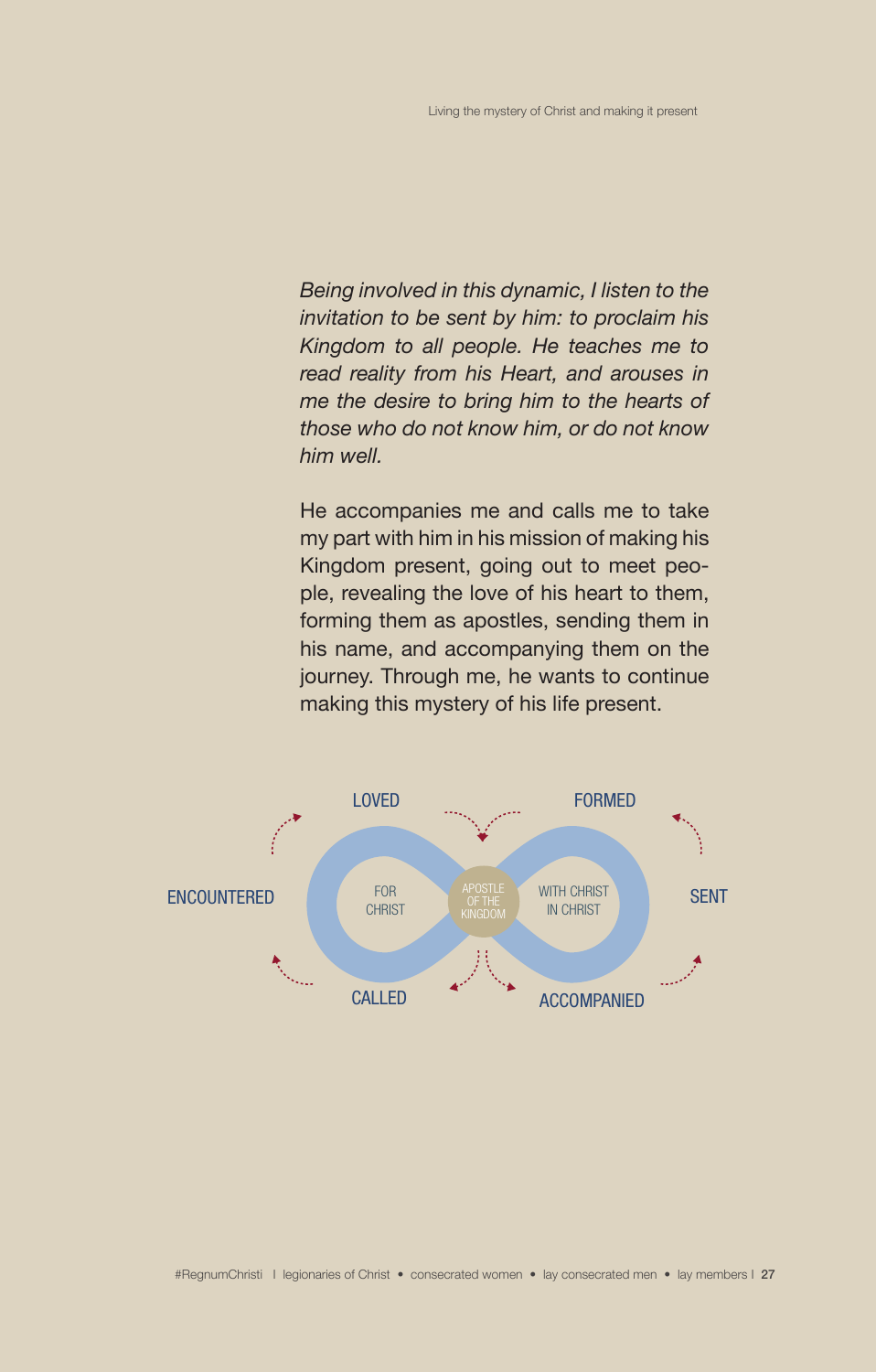#### The lifestyle of an apostle of the Kingdom

The mystery we are called to live inspires a lifestyle, which we can call the lifestyle of an apostle of the Kingdom. This lifestyle is born of and nourishes itself on a way of relating to God that is characterized by a particular spirituality, and is expressed in a concrete way of living the mission and carrying out apostolic activity. All of this is included in chapter two of the new Statutes (Spiritual Foundations of the Federation) and in article one of chapter three (Principles of Apostolic Action).

The mystery of Christ the Apostle, described in number eight of the Statutes, can serve as a lens for reading the Statutes and Rule of Life, both to see the richness and intrinsic unity of the lifestyle outlined in these numbers and, above all, to live and savor the treasures of our Christian vocation more deeply through the charism of Regnum Christi.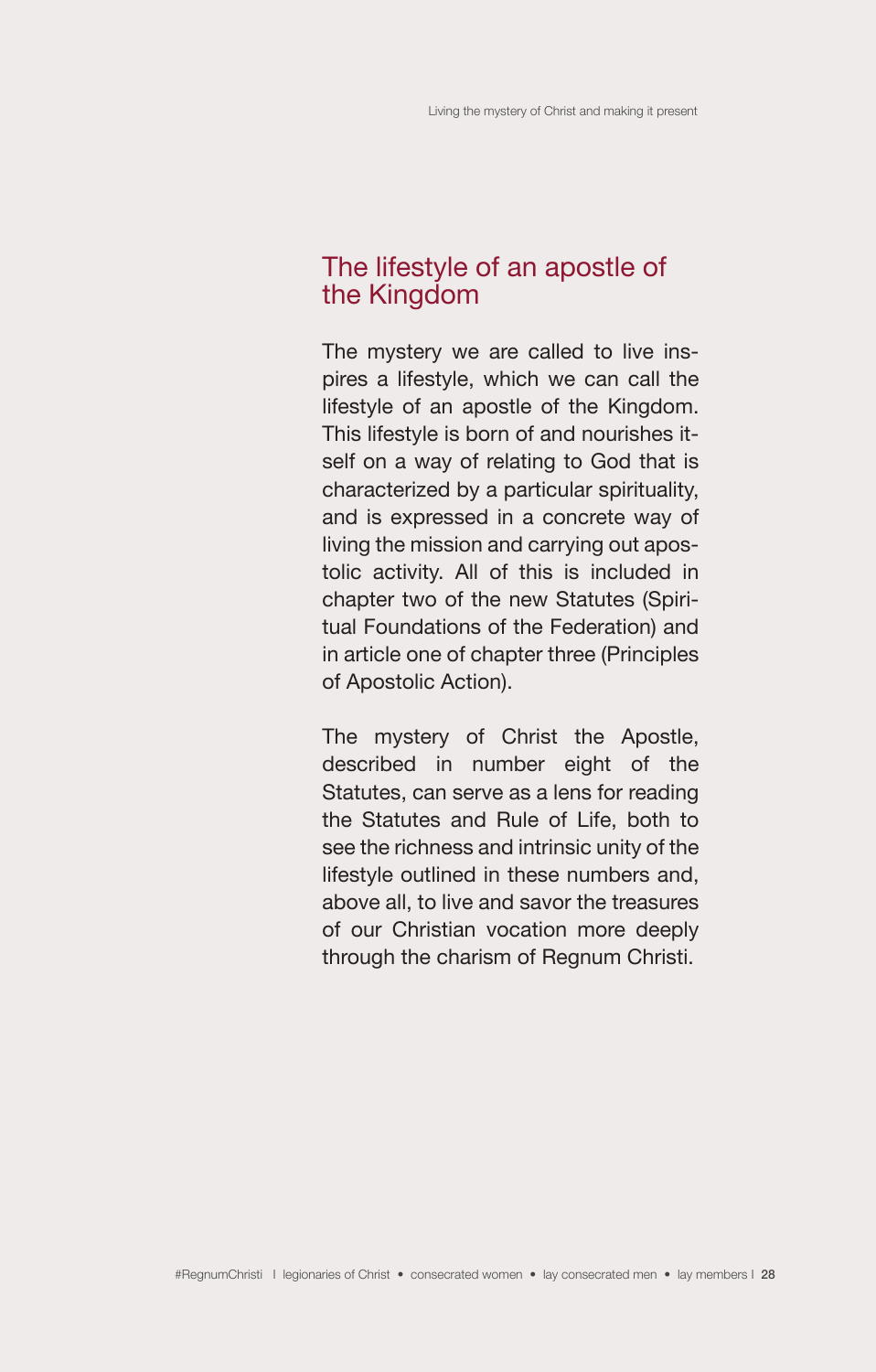### Conceptual charts of the charism from the Regnum Christi Statutes

Below we present one infographic and three conceptual charts that offer different ways of approaching, in an organic way, Regnum Christi identity as expressed in the Statutes and Rule of Life. These graphics are intended to be a resource in creating programs to help people get to know and communicate the charism of Regnum Christi: its identity, purpose, mission, spirit, lifestyle and structures.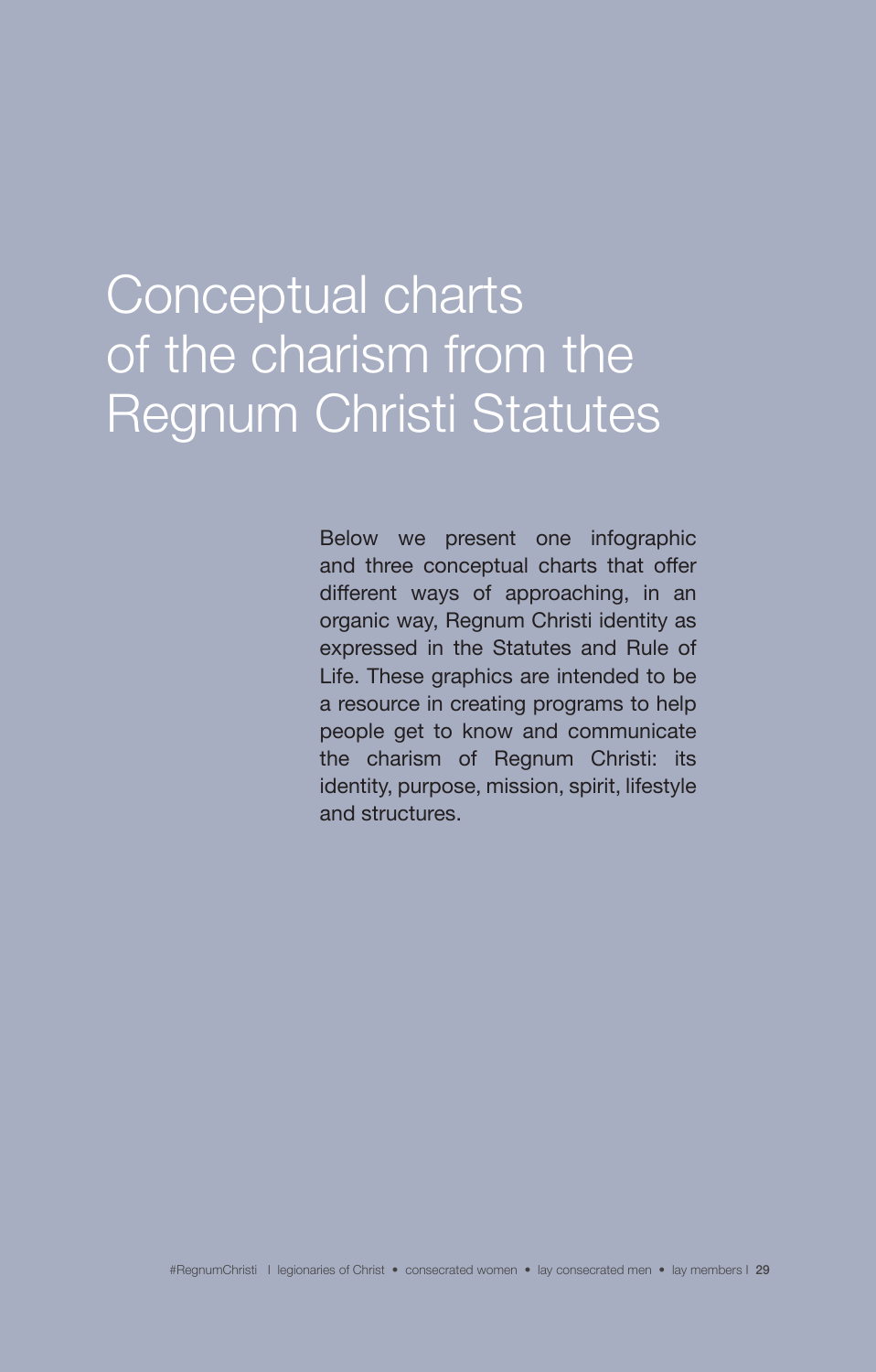#### Concept Map of the Charism **RC** According to the Statutes of Regnum Christi

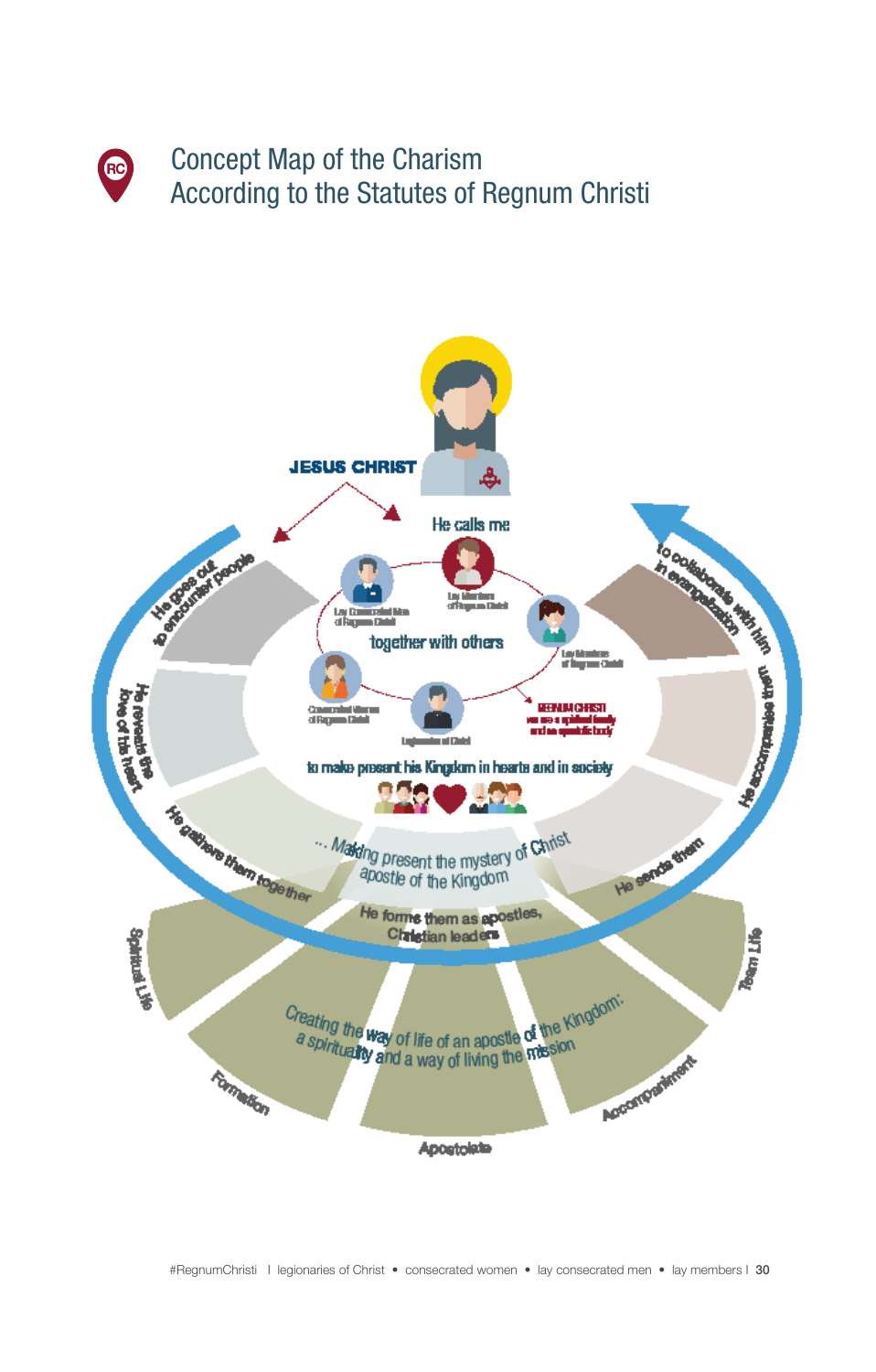### Concept Map of the Charism According to the Statutes of Regnum Christi

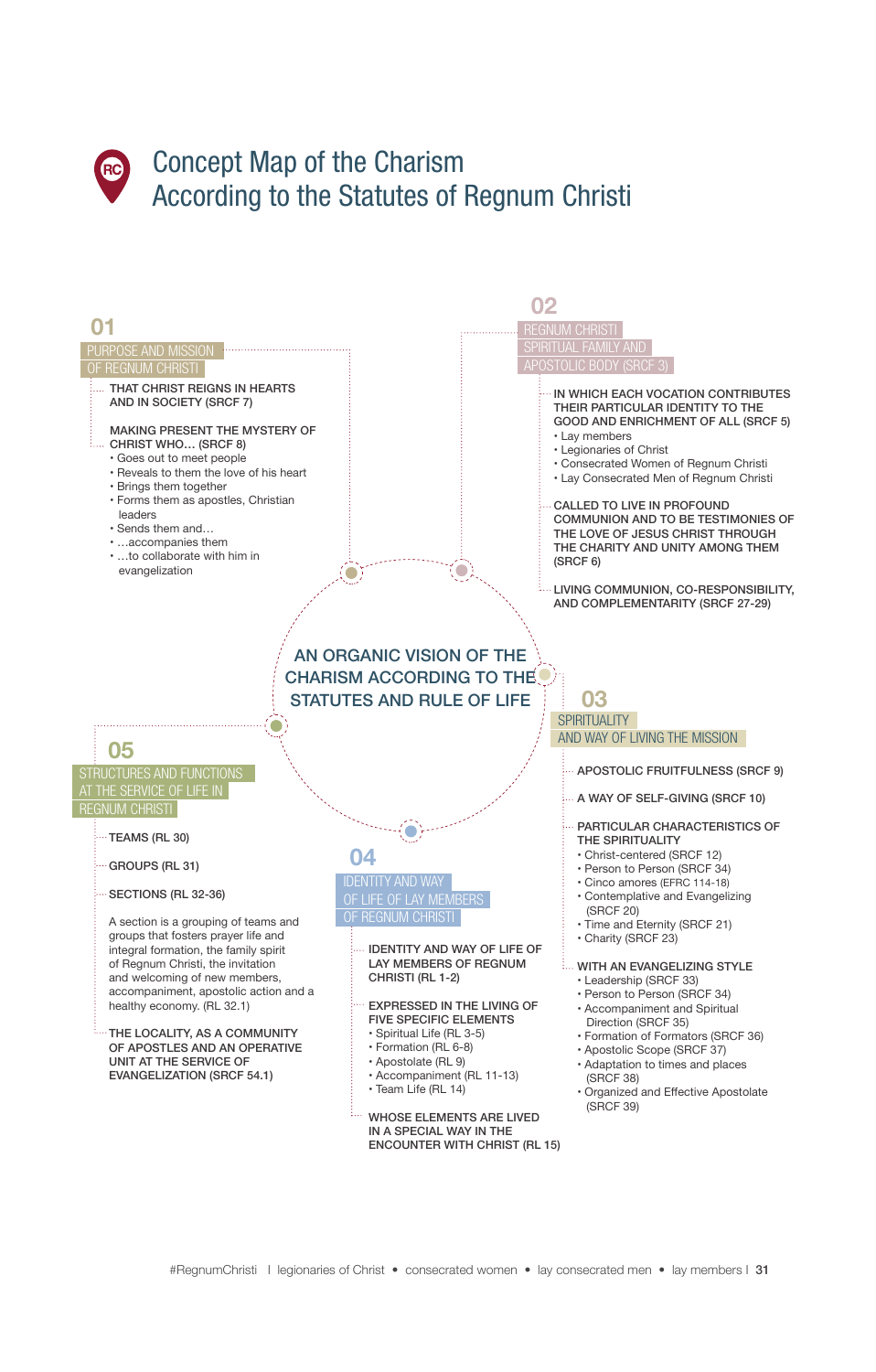### Concept Map of the Charism According to the Statutes of Regnum Christi